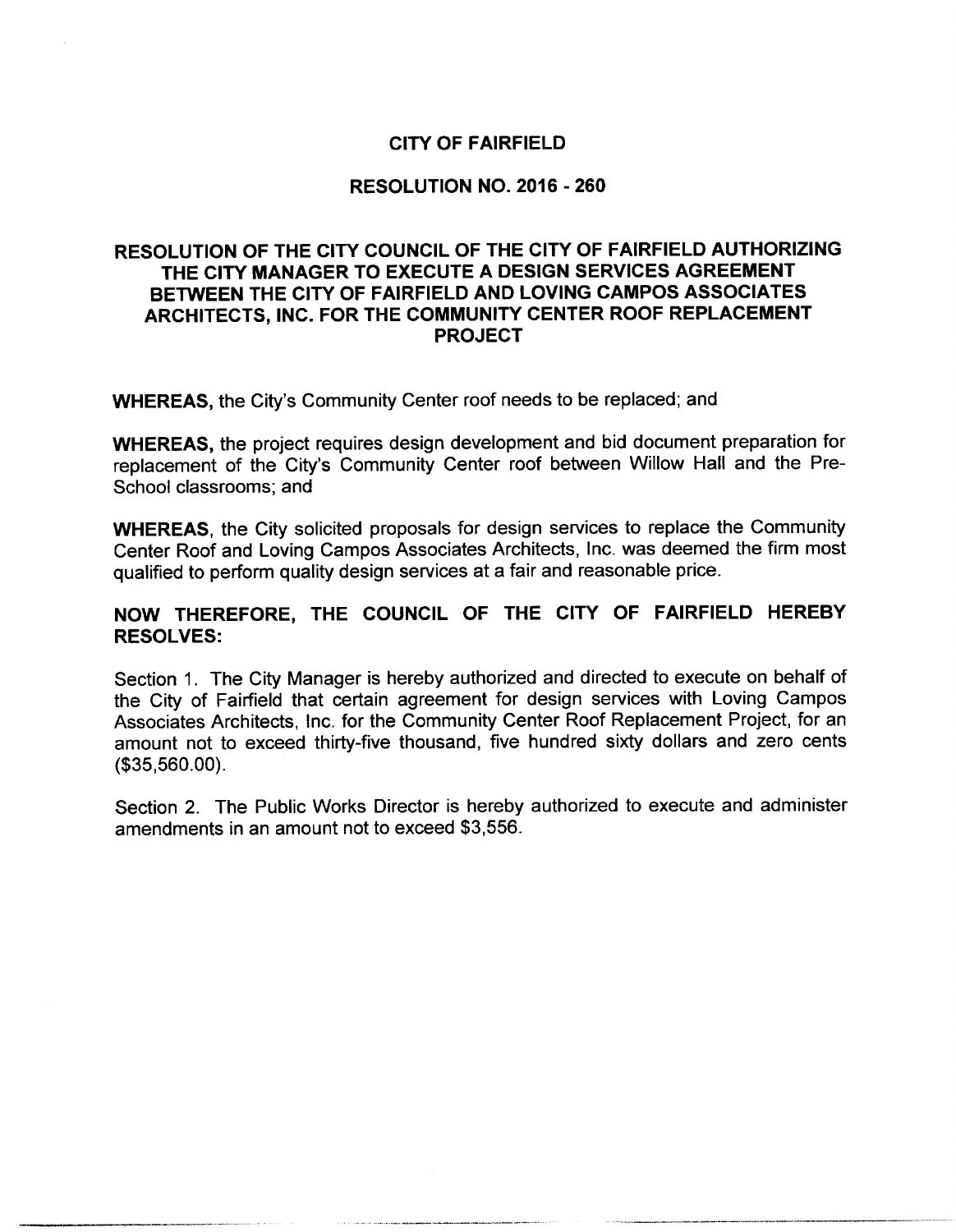RES. NO. 2016 —260 Page 2

PASSED AND ADOPTED this 15<sup>th</sup> day of November, 2016, by the following vote:

| AYES:           | <b>COUNCILMEMBERS:</b> | PRICE/TIMM/BERTANI/MOY/VACCARO |
|-----------------|------------------------|--------------------------------|
| <b>NOES:</b>    | <b>COUNCILMEMBERS:</b> | <b>NONE</b>                    |
| ABSENT:         | <b>COUNCILMEMBERS:</b> |                                |
| <b>ABSTAIN:</b> | <b>COUNCILMEMBERS:</b> | <b>NONE</b>                    |
|                 |                        | You Alued                      |
|                 |                        | <b>MAYO</b>                    |

**ATTEST:** 0 TY CLERK

pw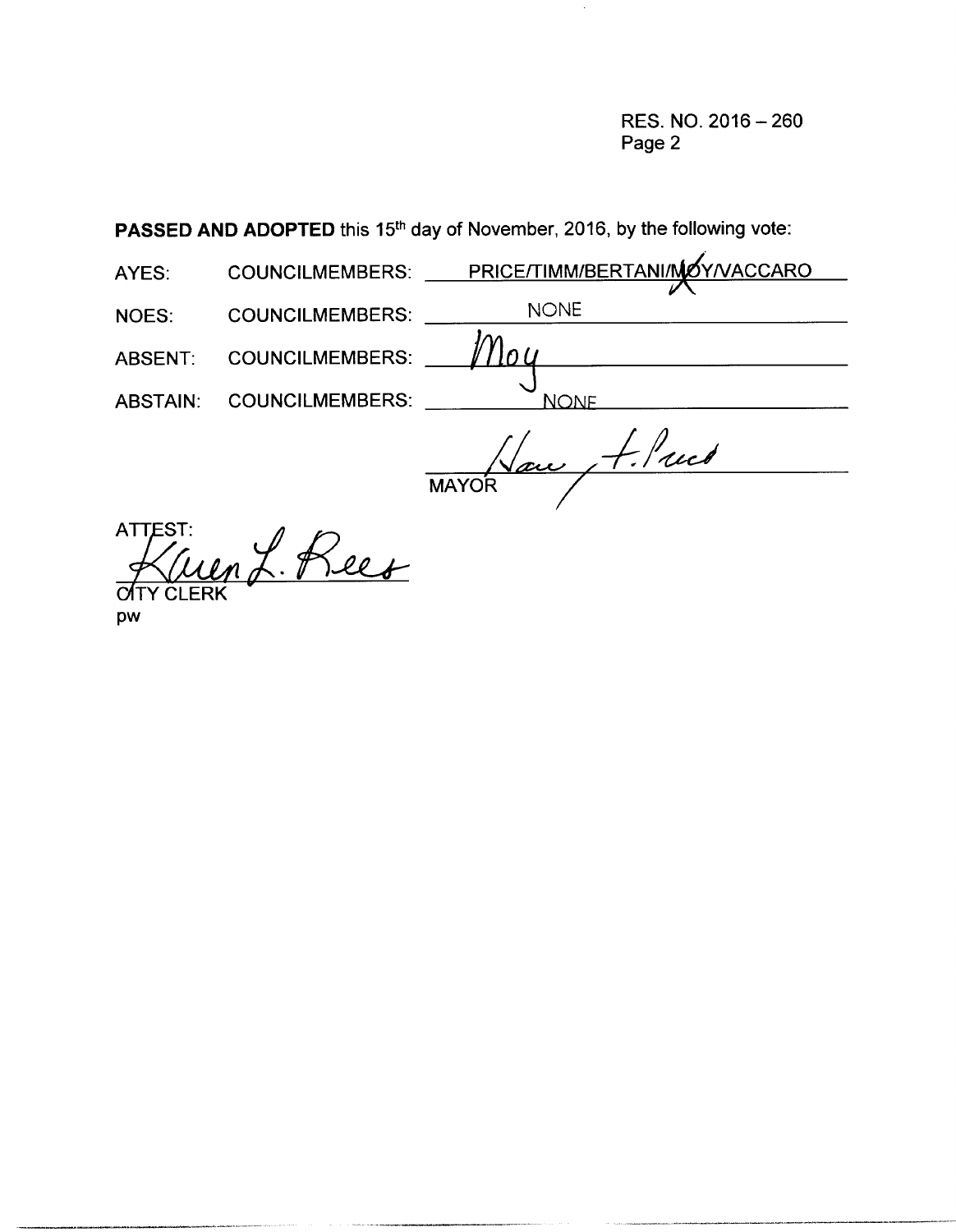# AGREEMENT FOR DESIGN SERVICES Community Center Roof Replacement Project

THIS AGREEMENT, made and entered into as of  $\int \omega \mu \mu \nu \mu \nu \nu \nu$ , by and between the CITY OF FAIRFIELD, a municipal corporation, hereinafter referred to as CITY" and Loving Campos Associates Architects, Inc., hereinafter referred to as CONSULTANT."

# RECITALS

A. CITY desires to contract for certain consulting work necessary for the construction of the Community Center Roof Replacement Project, and for the purposes of this Agreement shall be called "PROJECT," and,

B. CONSULTANT is willing and qualified to undertake said consulting work;

NOW, THEREFORE, in consideration of the mutual promises, covenants and agreements herein set forth, the parties do hereby agree as follows:

### AGREEMENT

# I. DUTIES OF CONSULTANT

 $\bar{\lambda}$ 

The CONSULTANT shall provide professional consulting services required for design and construction of the PROJECT as follows (collectively, "Consultant's Services"):

- A. Project Coordination. The CONSULTANT's primary contact with the CITY shall be the CITY's Project Manager (Fred Beiner) or any other as designated by the City Engineer.
- B. Scope of Work. The CONSULTANT shall provide the professional architectural design services in accordance with the Scope of Work attached hereto as Exhibit "A" and incorporated herein by this reference.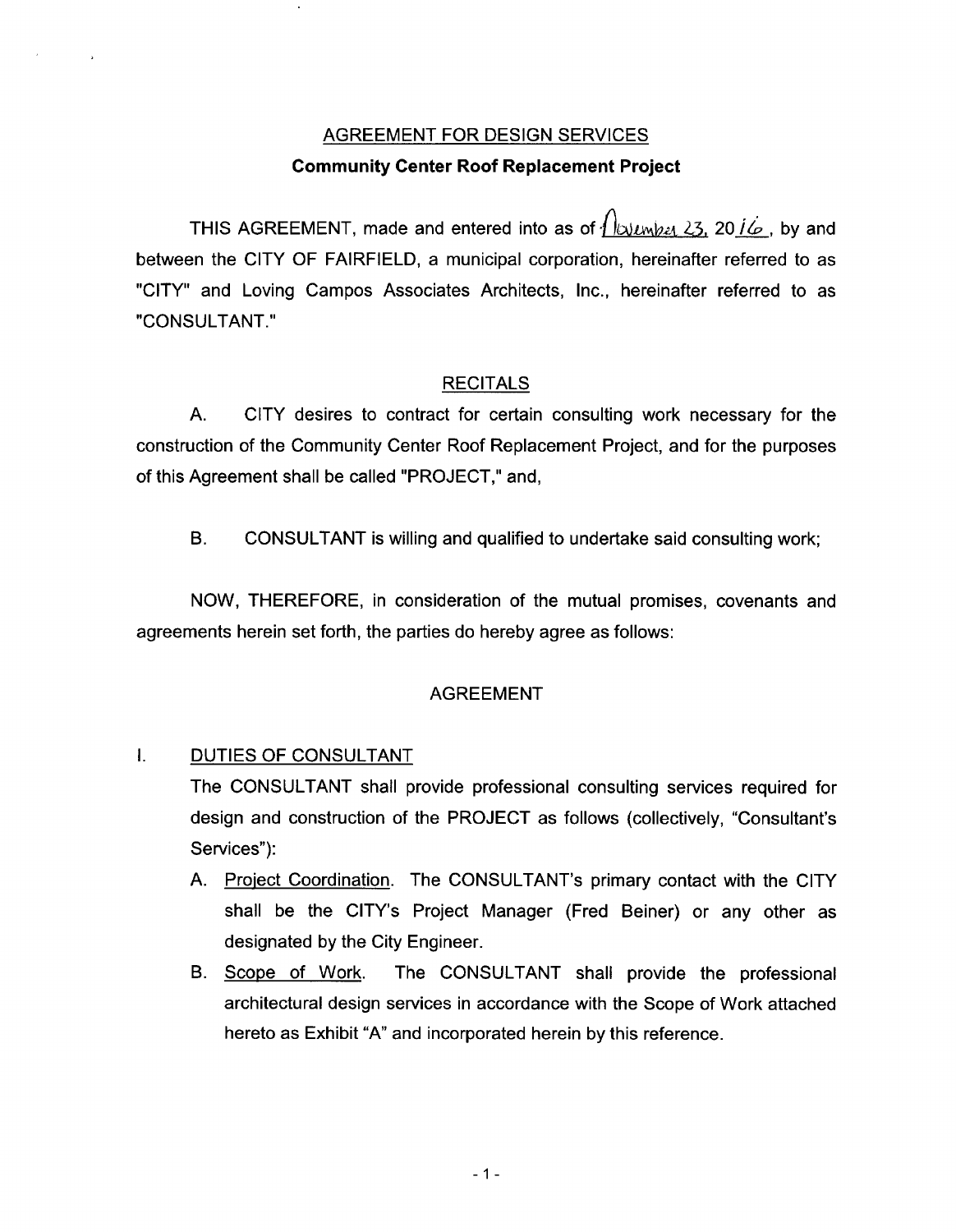C. CONSULTANT shall, at its sole cost and expense, furnish all facilities and equipment, which may be required for furnishing services pursuant to this Agreement.

## II. DUTIES OF CITY

The CITY shall:

- A. Make available previous plans, reports, and all other data relative to the design of the PROJECT and full information as to the CITY's requirements, including title reports and condemnation guarantees as required.
- B. Review preliminary and final plans, specifications, estimates, and other documents presented by CONSULTANT and render decisions within a reasonable time, and give prompt notice to CONSULTANT at any time CITY observes or otherwise becomes aware of any error, omission, or defect in the PROJECT.
- C. Provide soils reports if necessary.
- D. Provide for all necessary environmental clearances.
- E. Reproduce and distribute bid documents, advertise the project for bidding purposes, maintain a plan holders list, and distribute addenda.
- F. Provide construction management services as required.
- G. Provide construction inspection and red-lined drawings from which CONSULTANT shall prepare " Record Drawings".
- H. Make all necessary provisions for CONSULTANT to enter upon public and private property as required in the performance of Consultant's Services under this Agreement.

### III. MISCELLANEOUS PROVISIONS

- A. CONSULTANT shall not assign any rights or duties under this Agreement to a third party without the prior written consent of CITY.
- B. It is understood by and between the parties hereto that CONSULTANT, in the performance of this Agreement, shall act as, and be, an independent contractor and not an agent or employee of CITY. CITY shall have the right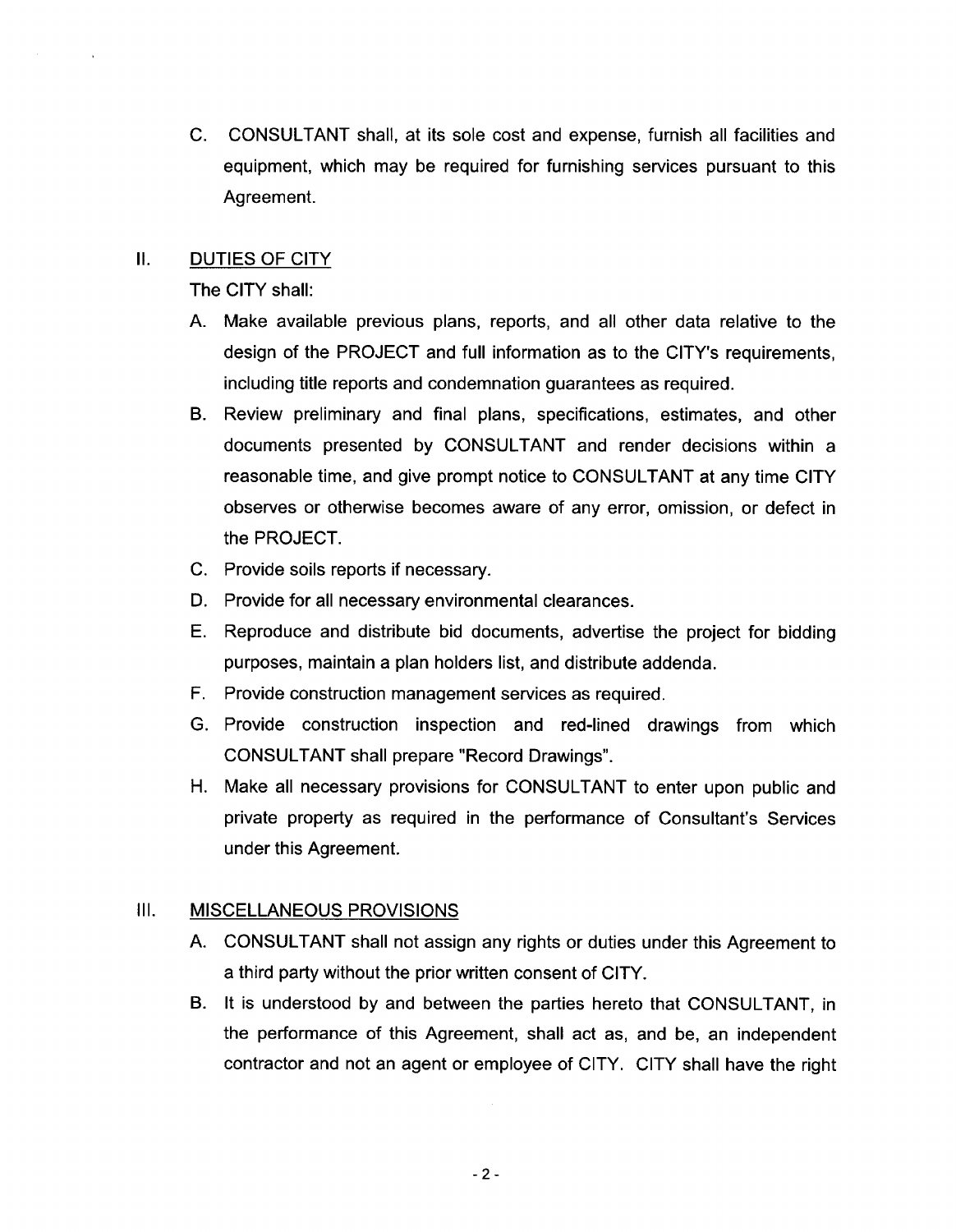to control CONSULTANT only insofar as the results of CONSULTANT's Services rendered pursuant to this Agreement; however, CITY shall not have the right to control the means by which CONSULTANT accomplishes the Consultant's Services rendered pursuant to this Agreement.

 $\mathcal{A}$ 

- C. CONSULTANT represents and warrants to CITY that CONSULTANT has all licenses, permits, qualifications and approvals of whatsoever nature which are legally required for CONSULTANT to practice CONSULTANT'S profession. CONSULTANT represents and warrants to CITY that CONSULTANT shall, at its sole cost and expense, keep in effect at all times during the term of this Agreement, any licenses, permits, and approvals which are legally required for CONSULTANT to practice his or her profession.
- D. Except as CITY may specify in writing, CONSULTANT shall have no authority, express or implied, to act on behalf of CITY in any capacity whatsoever as an agent. CONSULTANT shall have no authority, express or implied, pursuant to this Agreement, to bind CITY to any obligation whatsoever.
- E. CONSULTANT shall assign only competent personnel to perform Consultant's Services. In the event that CITY, in its sole discretion, at anytime during the term of this Agreement, desires the removal of any person or persons assigned by CONSULTANT to perform Consultant's Services, CONSULTANT shall remove any such person immediately upon receiving notice from CITY of the desire of CITY for the removal of such person or persons.
- F. CONSULTANT shall perform Consultant's Services in the manner and according to the standards observed by a competent practitioner of the profession in which CONSULTANT is engaged in the geographical area in which CONSULTANT practices his or her profession. All products of whatsoever nature which CONSULTANT delivers to CITY pursuant to this Agreement shall be prepared in a substantial, first-class, and workmanlike manner, and conform to the standards of quality normally observed by a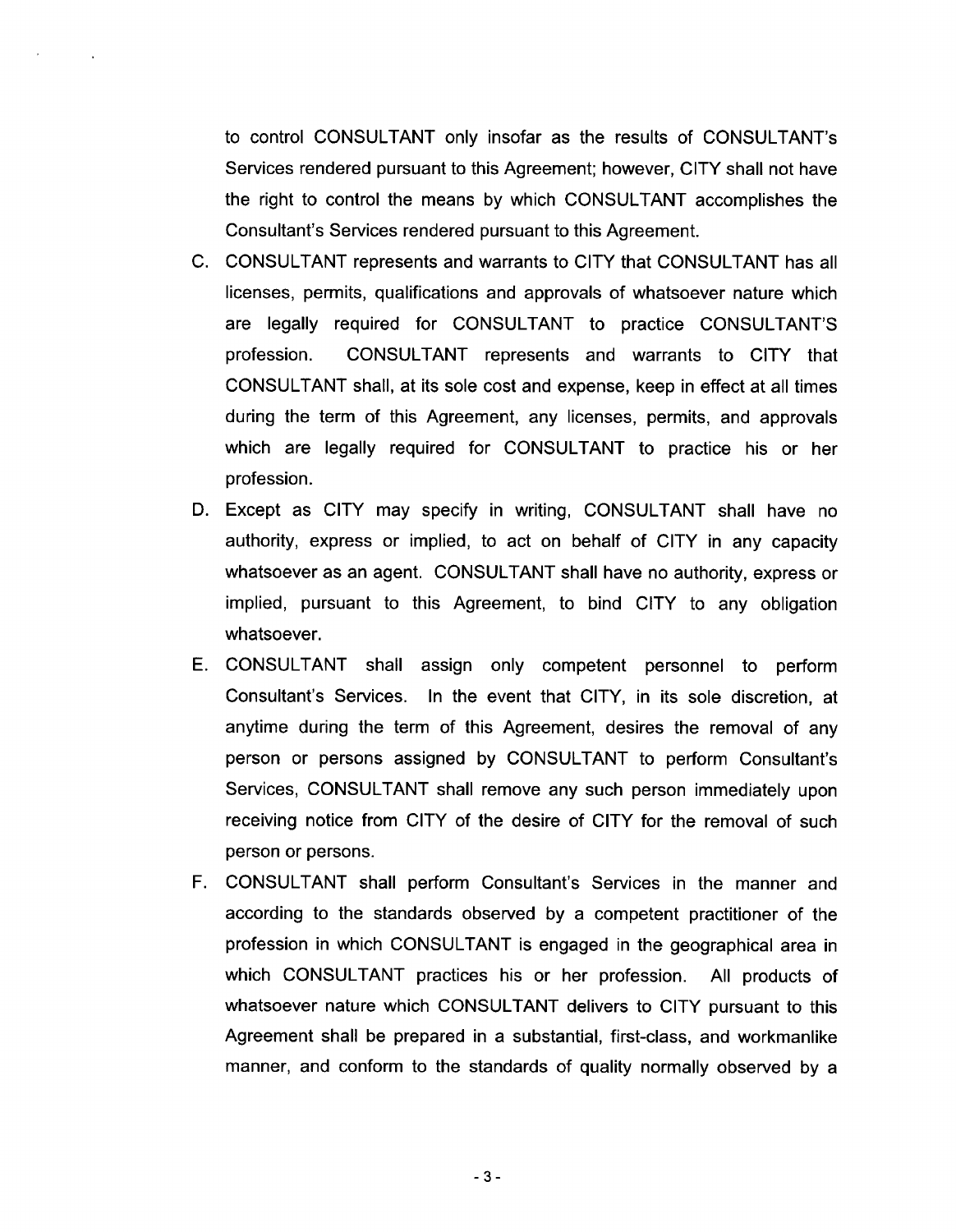person practicing in CONSULTANT's profession. CITY shall be the sole judge as to whether the product of the CONSULTANT is satisfactory.

- G. CONSULTANT is not a "public official" for purposes of Government Code §§ 87200 et seq. CONSULTANT conducts research and arrives at conclusions with respect to his or her rendition of information, advice, recommendation or counsel independent of the control and direction of the CITY or any CITY official, other than normal contract monitoring. In addition, CONSULTANT possesses no authority with respect to any CITY decision beyond the rendition of information, advice, recommendation or counsel.
- H. The parties hereto agree to immediately and diligently proceed with their respective duties as set forth herein to the end that the PROJECT will be completed satisfactorily within the shortest reasonable time.
- I. The CONSULTANT is not responsible for delay, nor shall CONSULTANT be responsible for damages or be in default or deemed to be in default by reason of strikes, lockouts, accidents, or acts of God: or the failure of CITY to furnish timely information or to approve or disapprove CONSULTANT's Services promptly; or delay or faulty performance by CITY, other contractors, or governmental agencies; or any other delays beyond CONSULTANT's reasonable control.

### IV. COMPENSATION OF CONSULTANT

 $\alpha$ 

 $\sim$ 

- A. Basis of Compensation. For and in consideration of Consultant's Services, CITY agrees to pay CONSULTANT, and CONSULTANT agrees to accept from CITY as full compensation for said services the following maximum, not to exceed, amount in accordance with the fee proposal attached as Exhibit  $"A"$ :
	- 1. For those services described in Section I, compensation shall be on a time and material basis with a maximum fee not to exceed THIRTY FIVE THOUSAND FIVE HUNDRED SIXTY DOLLARS 35,560.00).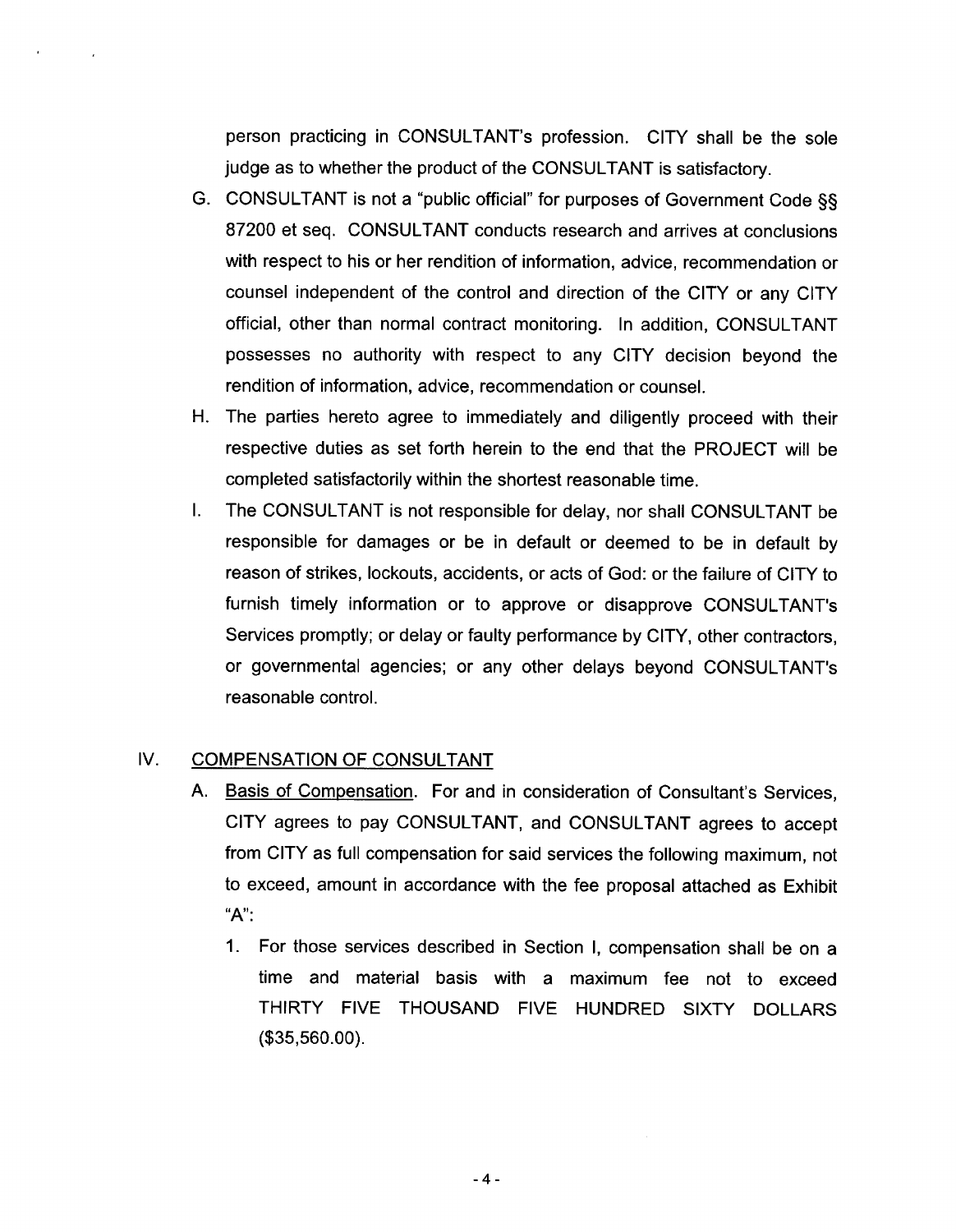- B. Extra Work and Change Order Fee. Extra Work performed by the CONSULTANT for any work required by the CITY which is not specified as part of Consultant's Services in Section I, including but not limited to, any changes to CONSULTANT's Services including but not limited to contract change orders after the award of the construction contract by the City Council, or testimony in Court, shall be compensated by the use of the time and material fee rates of the attached Exhibit "B." No extra work will be compensated for unless required by CITY in writing.
- C. Schedule of Payments.
	- 1. CONSULTANT shall submit, and CITY shall pay, monthly invoices for work performed during the previous month. For the time and material services billing shall be based on the hourly and fee rate charges set forth in Exhibit "B" attached hereto, and on the number of hours expended on the PROJECT by each classification of employee.
	- 2. In the event PROJECT is terminated, CITY shall pay to CONSULTANT full compensation for work performed up until the date of CONSULTANT's receipt of written notification to cease work on the PROJECT.
	- 3. CONSULTANT shall notify the CITY in writing when the CONSULTANT's invoices total billing is within 25% of the contract compensation as indicated in Section IV.A.

# V. TIME OF COMPLETION

Consultant's Services shall be completed in a timely manner consistent with sound professional practices and in conformance with the approved PROJECT schedule. Consultant shall complete the PROJECT bid documents by June 1, 2017.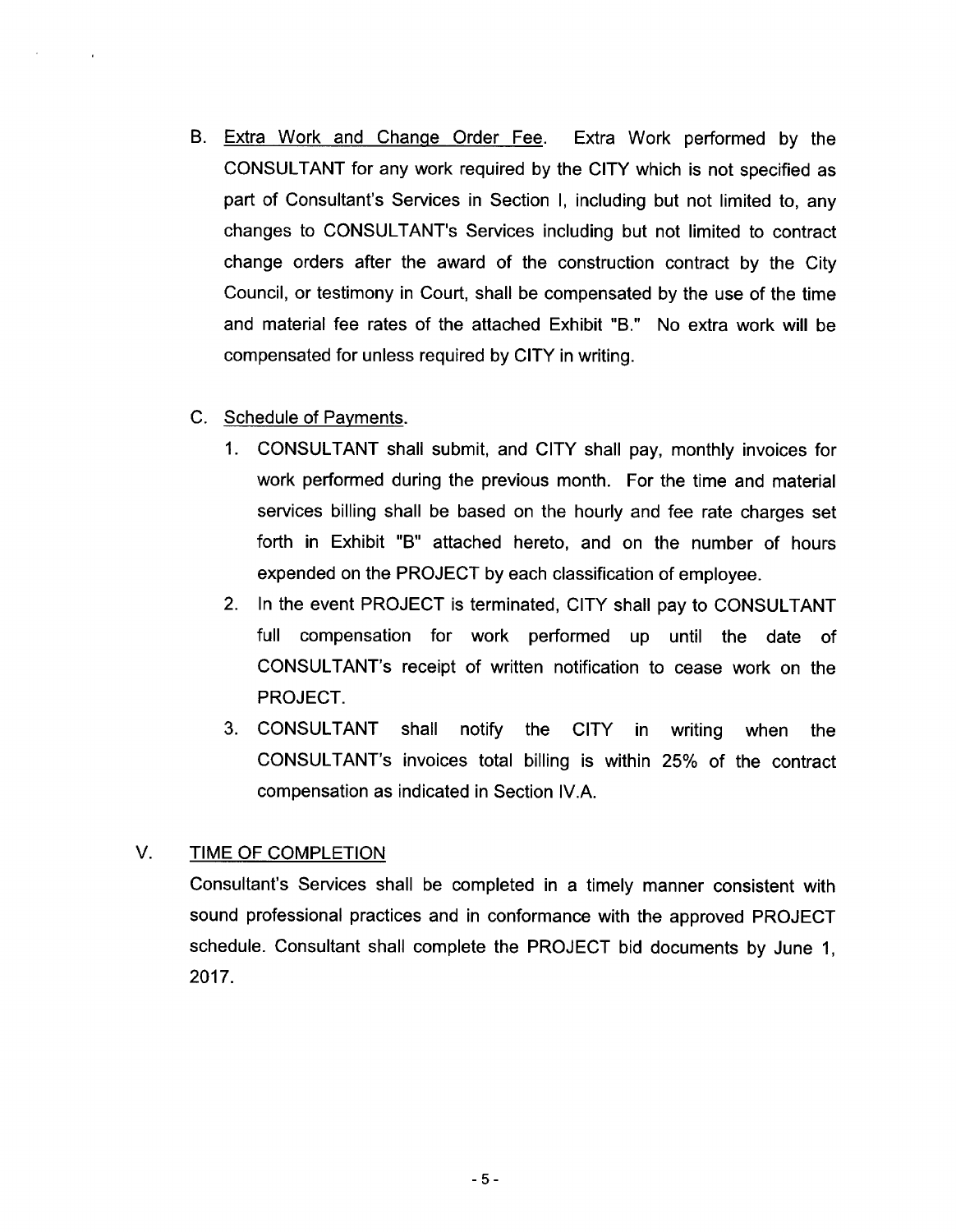# VI. PROJECT MANAGER

CONSULTANT designates Mark McTeer as Project Manager, to remain such unless or until CONSULTANT requests to change said designation and said request is approved by CITY. Major duties shall include:

- A. Personally direct all work essential to the PROJECT.
- B. Sign all letters and instruments as requested by, and on behalf of, CITY.
- C. Attend public meetings related to the PROJECT.

#### VII. CANCELLATION OF AGREEMENT

This Agreement may be canceled at any time by CITY for its convenience upon written notification to CONSULTANT. CONSULTANT shall be entitled to receive full compensation payment for all services performed and all costs incurred to the date of receipt of written notice to cease work on the PROJECT. Said compensation will be determined in accordance with Section IV. CONSULTANT shall be entitled to no further compensation for work performed after the date of receipt of written notice to cease work on the PROJECT.

### VIII. INDEMNIFY AND HOLD HARMLESS

A. Indemnity for Design Professional Services. In connection with its design professional services hereunder, Consultant shall hold harmless and indemnify City, and its elected officials, officers, employees, servants, designated volunteers, and those City agents serving as independent contractors in the role of City officials (collectively, "Indemnitees"), with respect to any and all claims, demands, damages, liabilities, losses, costs or expenses, including reimbursement of attorneys' fees and costs of defense collectively, "Claims" hereinafter), including but not limited to Claims relating to death or injury to any person and injury to any property, which arise out of, pertain to, or relate to in whole or in part to the negligence, recklessness, or willful misconduct of Consultant or any of its officers, employees, subcontractors, or agents in the performance of its design professional services under this Agreement.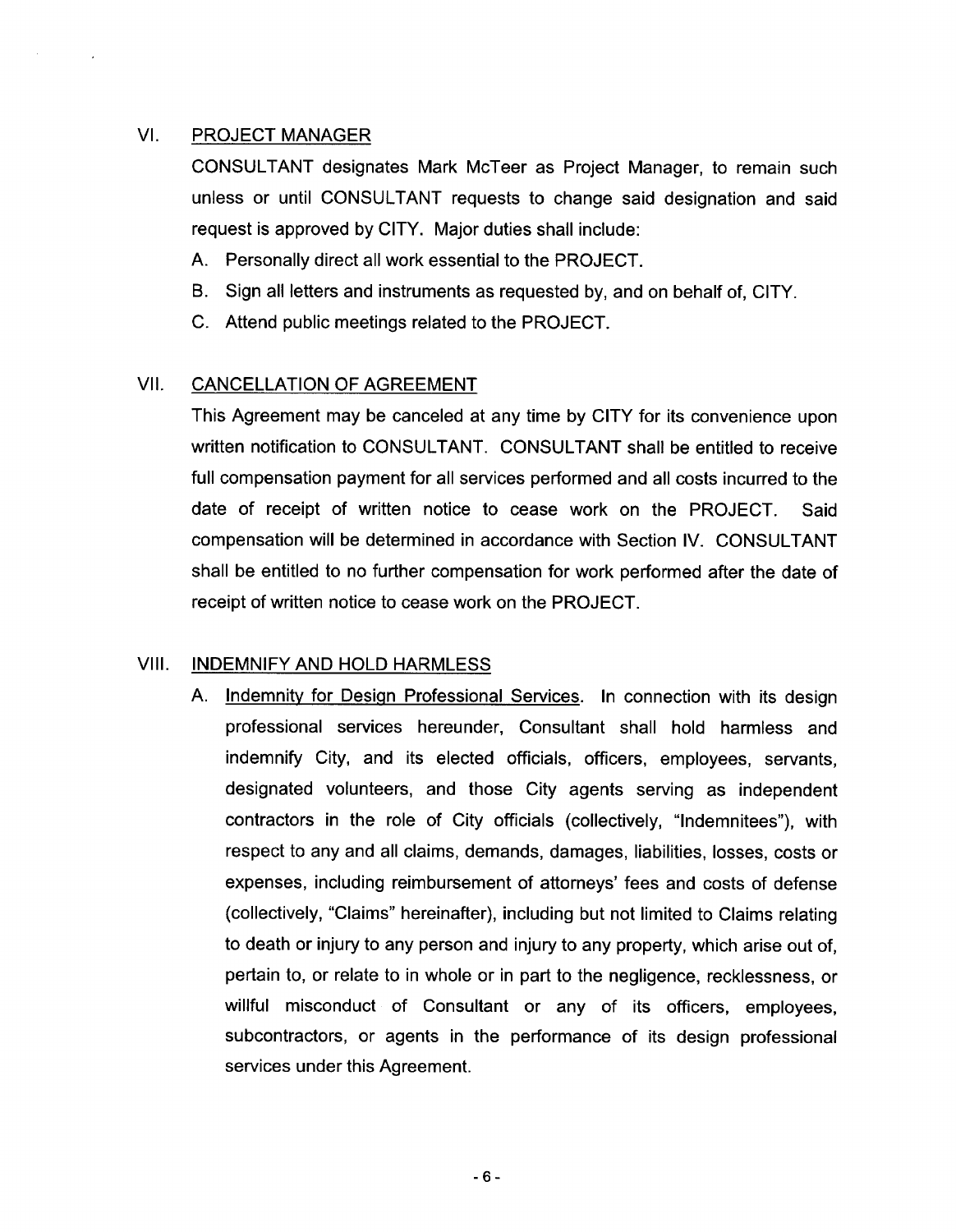- B. Other Indemnities. In connection with any and all claims, demands, damages, liabilities, losses, costs or expenses, including attorneys' fees and costs of defense ( collectively, "Damages" hereinafter) not covered by Section VIII. A, Consultant shall defend, hold harmless and indemnify the Indemnitees with respect to any and all Damages, including but not limited to, Damages relating to death or injury to any person and injury to any property, which arise out of, pertain to, or relate to the acts or omissions of Consultant or any of its officers, employees, subcontractors, or agents in the performance of this Agreement, except for such loss or damage arising from the sole negligence or willful misconduct of the City, as determined by final arbitration or court decision or by the agreement of the parties. Consultant shall defend Indemnitees in any action or actions filed in connection with any such Damages with counsel of City's choice, and shall pay all costs and expenses, including all attorneys' fees and experts' costs actually incurred in connection with such defense. Consultant's duty to defend pursuant to this Section VIII. <sup>B</sup> shall apply independent of any prior, concurrent or subsequent misconduct, negligent acts, errors or omissions of Indemnitees.
- C. Survival of Indemnification Obligations. Acceptance of insurance certificates and endorsements required under this Agreement does not relieve CONSULTANT from liability under this indemnification and hold harmless clause. The Indemnities in this Section VIII shall apply whether or not such insurance policies shall have been determined to be applicable to any of such damages or claims for damages.

### IX. INSURANCE

During the term of this Agreement CONSULTANT shall obtain and maintain in full force and effect at his/her own cost and expense the following insurance coverage:

A. Worker's Compensation Insurance. Worker's Compensation Insurance, as required by the State of California, shall be provided that is necessary in connection with the performance of this Agreement. Such insurance shall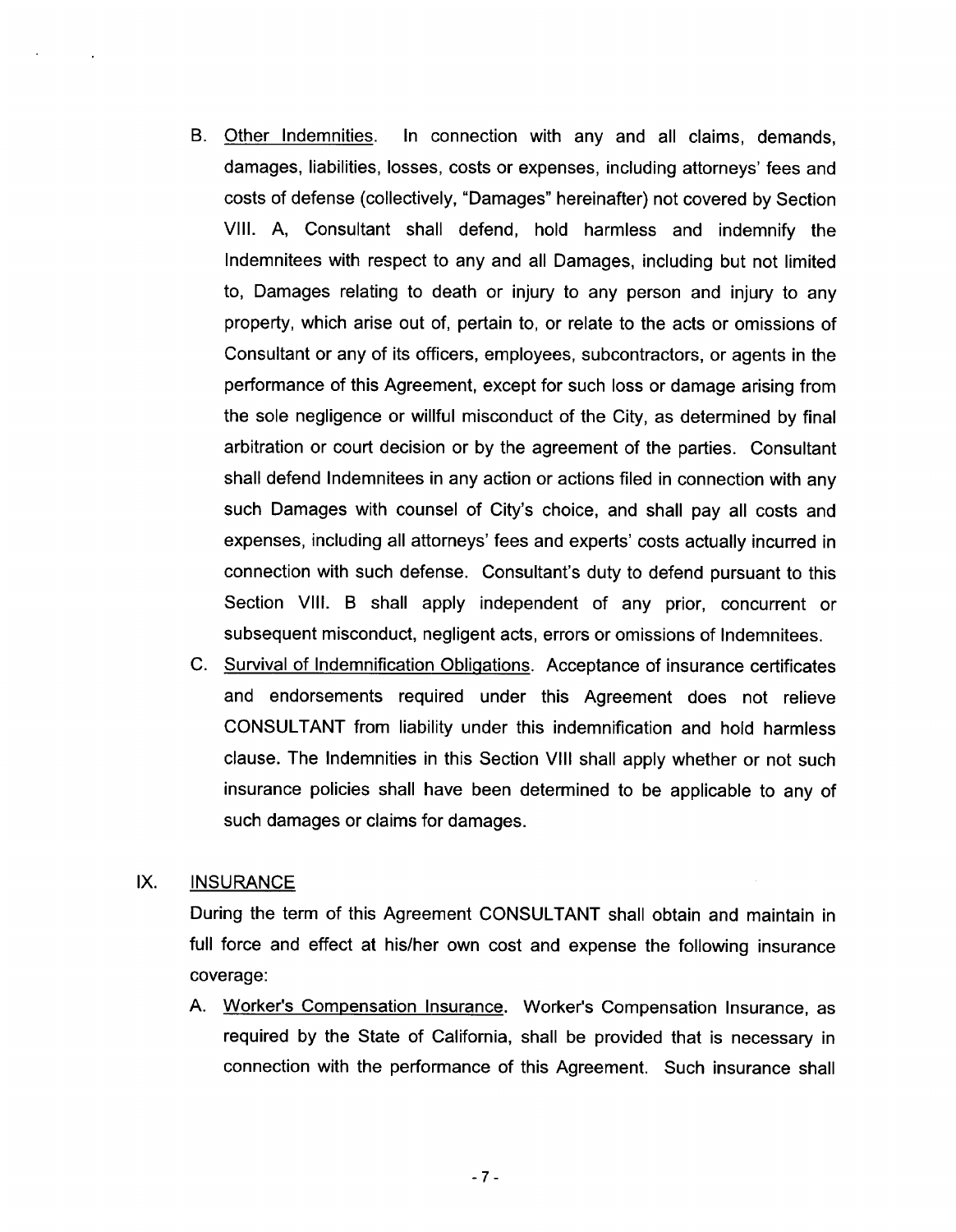relieve CITY from all responsibility for such benefits. Said policy shall also include employer's liability coverage no less than one million dollars 1, 000,000. 00) per accident for bodily injury and disease.

- B. General Liability Insurance. CONSULTANT shall obtain at its sole cost and keep in full force and effect during the term of this agreement commercial general liability insurance in the amount of one million dollars 1, 000,000.00) per occurrence for bodily injury, personal injury, and property damage. Said insurance shall provide ( 1) that the CITY, its officers, agents, employees, and volunteers shall be named as additional insureds under the policy, and (2) that the policy shall operate as primary insurance, and that (3) no other insurance effected by the CITY or other named insureds will be called upon to cover a loss covered thereunder.
- C. Automobile Liability Insurance.

CONSULTANT shall obtain at its sole cost and keep in full force and effect during the term of this agreement automobile liability insurance in the amount of one million dollars (\$ 1, 000,000. 00) per occurrence for bodily injury and property damage. Said insurance shall provide ( 1) that the CITY, its officers, agents, employees, and volunteers shall be named as additional insureds under the policy, and (2) that the policy shall operate as primary insurance, and that (3) no other insurance effected by the CITY or other named insureds will be called upon to cover a loss covered thereunder.

D. Certificates of Insurance.

CONSULTANT shall file with the CITY's Director of Public Works upon the execution of this agreement, certificates of insurance which shall provide that no cancellation, major change in coverage, expiration, or renewal will be made during the term of this Agreement, without thirty (30) days written notice to the Director of Public Works prior to the effective date of such cancellation, or change in coverage.

E. Professional Liability Insurance. During the term of this Agreement, CONSULTANT shall maintain <sup>a</sup> professional liability insurance policy covering any loss arising out of errors, omissions, or negligent actions of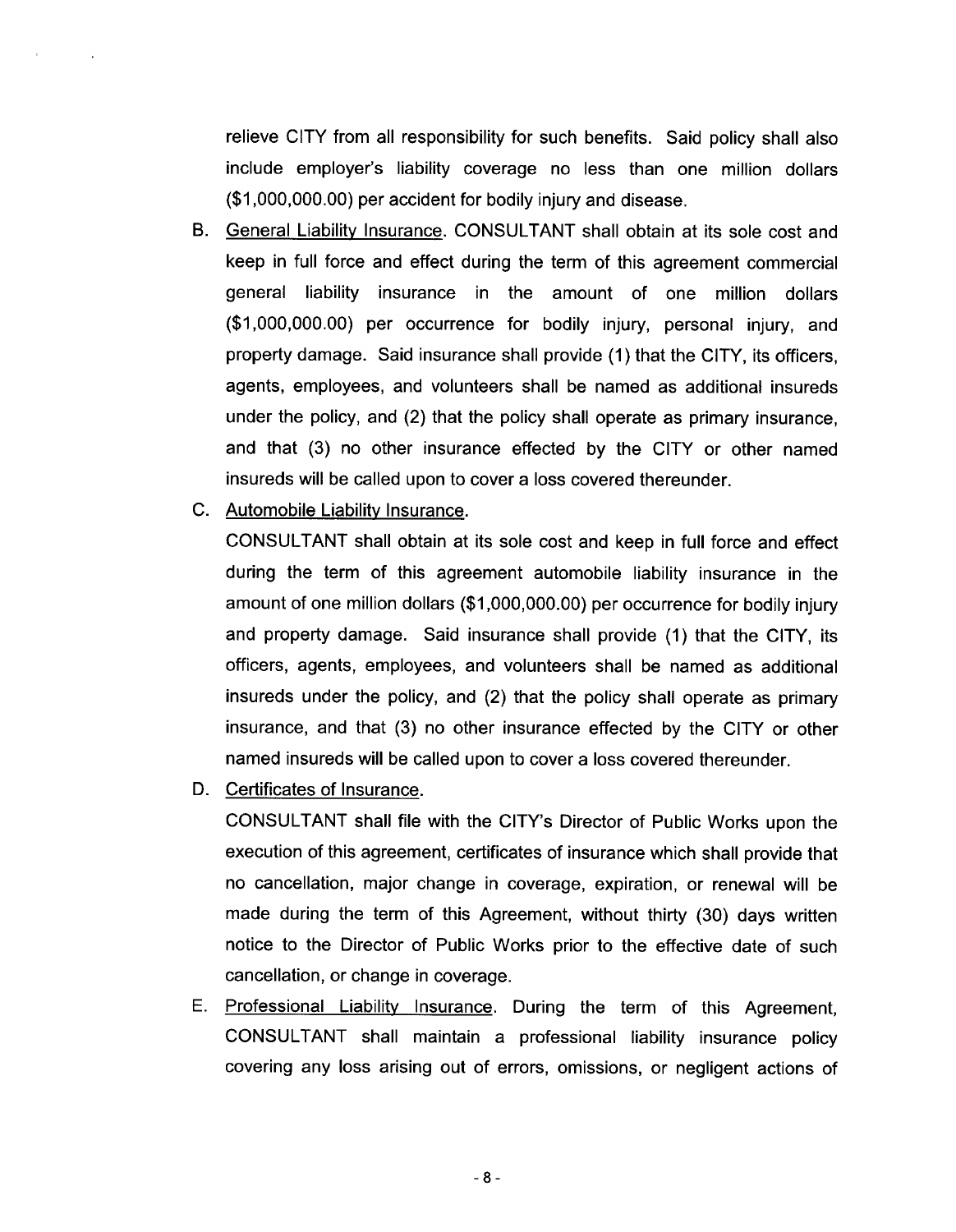CONSULTANT in the amount of not less than one million dollars  $( $1,000,000.00)$ .

### X. OWNERSHIP OF DOCUMENTS

 $\sim$   $\sim$ 

All documents prepared by CONSULTANT in the performance of his or her duties under this Agreement, including but not limited to, the plans, reproducible mylar plans, specifications, studies, reports, and contract documents shall be the property of the City of Fairfield. If this Agreement is canceled in accordance with Section VII above, all completed and partially completed documents prepared by CONSULTANT shall be delivered to the CITY in both printed and electronic format within two weeks of notice of cancellation. CONSULTANT shall not obtain or attempt to obtain copyright protection as to any documents prepared hereunder.

# XI. SCOPE OF AGREEMENT

This writing constitutes the entire agreement between the parties relative to CONSULTING services on the PROJECT and no modification hereof shall be effective unless or until such modification is evidenced by a writing signed by both parties to this Agreement.

# XII. PROHIBITED INTERESTS

No employee of the City of Fairfield shall have any direct financial interest in this Agreement. This Agreement shall be voidable at the option of the CITY if this provision is violated.

# XIII. LOCAL EMPLOYMENT POLICY

- A. The City of Fairfield desires wherever possible to hire qualified local residents to work on City projects. Local resident is defined as <sup>a</sup> person who resides in Solano County.
- B. The City encourages an active affirmative action program on the part of its contractors, consultants, and developers.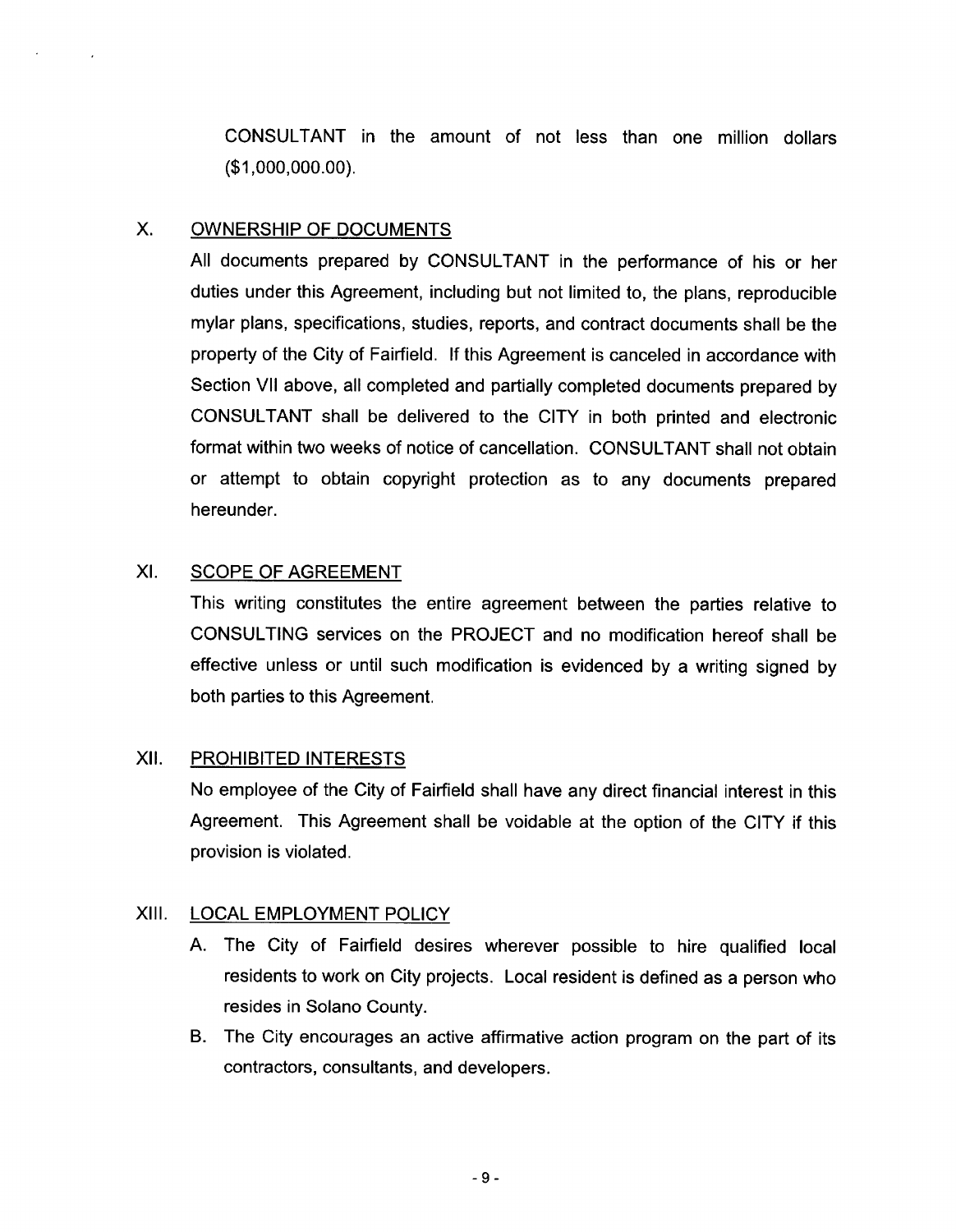- C. When local projects require, subcontractors, contractors, consultants, and developers will solicit proposals from qualified local firms where possible.
- D. As a way of responding to the provisions of the Davis-Bacon Act and this program, contractors, consultants, and developers will be asked to provide no more frequently than monthly, a report which lists the employee's name. job class, hours worked, salary paid, City of residence, and ethnic origin.

# XIV. EMPLOYMENT DEVELOPMENT DEPT. REPORTING REQUIREMENTS.

When CITY executes an agreement for or makes payment to CONSULTANT in the amount of \$600 (six hundred dollars) or more in any one calendar year, CONSULTANT shall provide the following information to CITY to comply with Employment Development Department( EDD) reporting requirements:

- A. Whether CONSULTANT is doing business as <sup>a</sup> sole proprietorship, partnership, limited liability partnership, corporation, limited liability corporation, non- profit corporation or other form of organization.
- B. If CONSULTANT is doing business as a sole proprietorship, CONSULTANT shall provide the full name, address and social security number or federal tax identification number of the sole proprietor.
- C. If CONSULTANT is doing business as other than a sole proprietorship, CONSULTANT shall provide CONSULTANT's federal tax identification number.

### XV. MISCELLANEOUS PROVISIONS

- A. Legal Action.
	- 1. Should either party to this Agreement bring legal action against the other, the validity, interpretation, and performance of this Agreement shall be controlled by and construed under the laws of the State of California, excluding California's choice of law rules. Venue for any such action relating to this Agreement shall be in the Solano County Superior Court.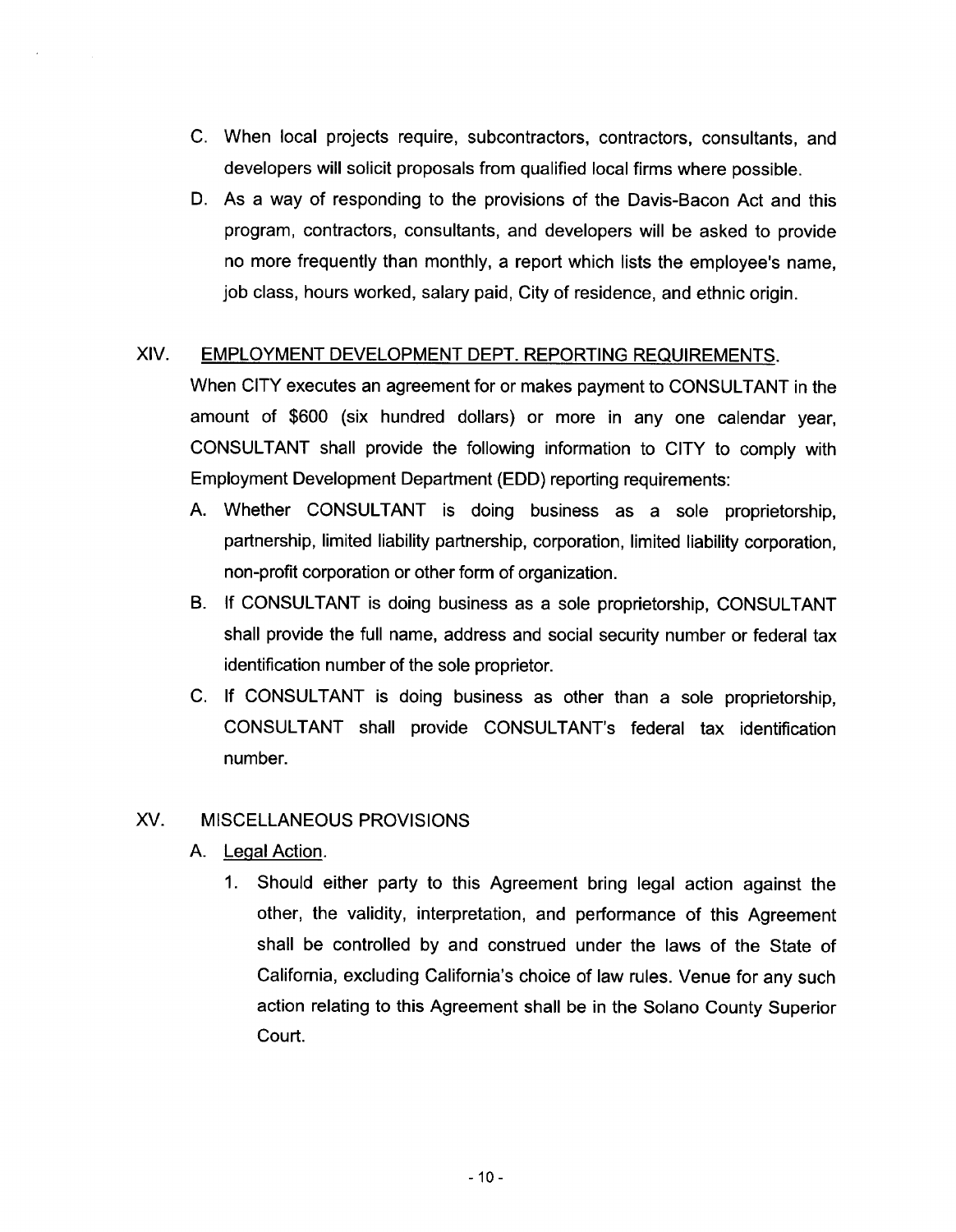- 2. If any legal action or other proceeding, including action for declaratory relief, is brought for the enforcement of this Agreement or because of an alleged dispute, breach, default or misrepresentation in connection with this Agreement, the prevailing party shall be entitled to recover reasonable attorneys' fees, experts' fees, and other costs, in addition to any other relief to which the party may be entitled.
- 3. Should any legal action about a project between CITY and a party other than CONSULTANT require the testimony of CONSULTANT when there is no allegation that CONSULTANT was negligent, CITY shall compensate CONSULTANT for its testimony and preparation to testify at hourly rates that are agreed-upon in advance in writing by both parties.
- B. Entire Agreement; Modification. This Agreement, including any other documents incorporated herein by specific reference, represents the entire and integrated agreement between CITY and CONSULTANT and supersedes all prior negotiations, representations or agreements, either written or oral. This Agreement may be modified or amended, or provisions or breach may be waived, only by subsequent written agreement signed by both parties.
- C. Non-Waiver of Terms, Rights and Remedies. Waiver by either party of any one or more of the conditions of performance under this Agreement shall not be <sup>a</sup> waiver of any other condition of performance under this Agreement. In no event shall the making by the CITY of any payment to CONSULTANT constitute or be construed as a waiver by the CITY of any breach of covenant, or any default which may then exist on the part of CONSULTANT, and the making of any such payment by the CITY shall in no way impair or prejudice any right or remedy available to the CITY with regard to such breach or default.
- D. Time. Time is of the essence in the performance of this Agreement.
- E. Severability. If any term or portion of this Agreement is held to be invalid, illegal, or otherwise unenforceable by a court of competent jurisdiction, the remaining provisions of this Agreement shall continue in full force and effect.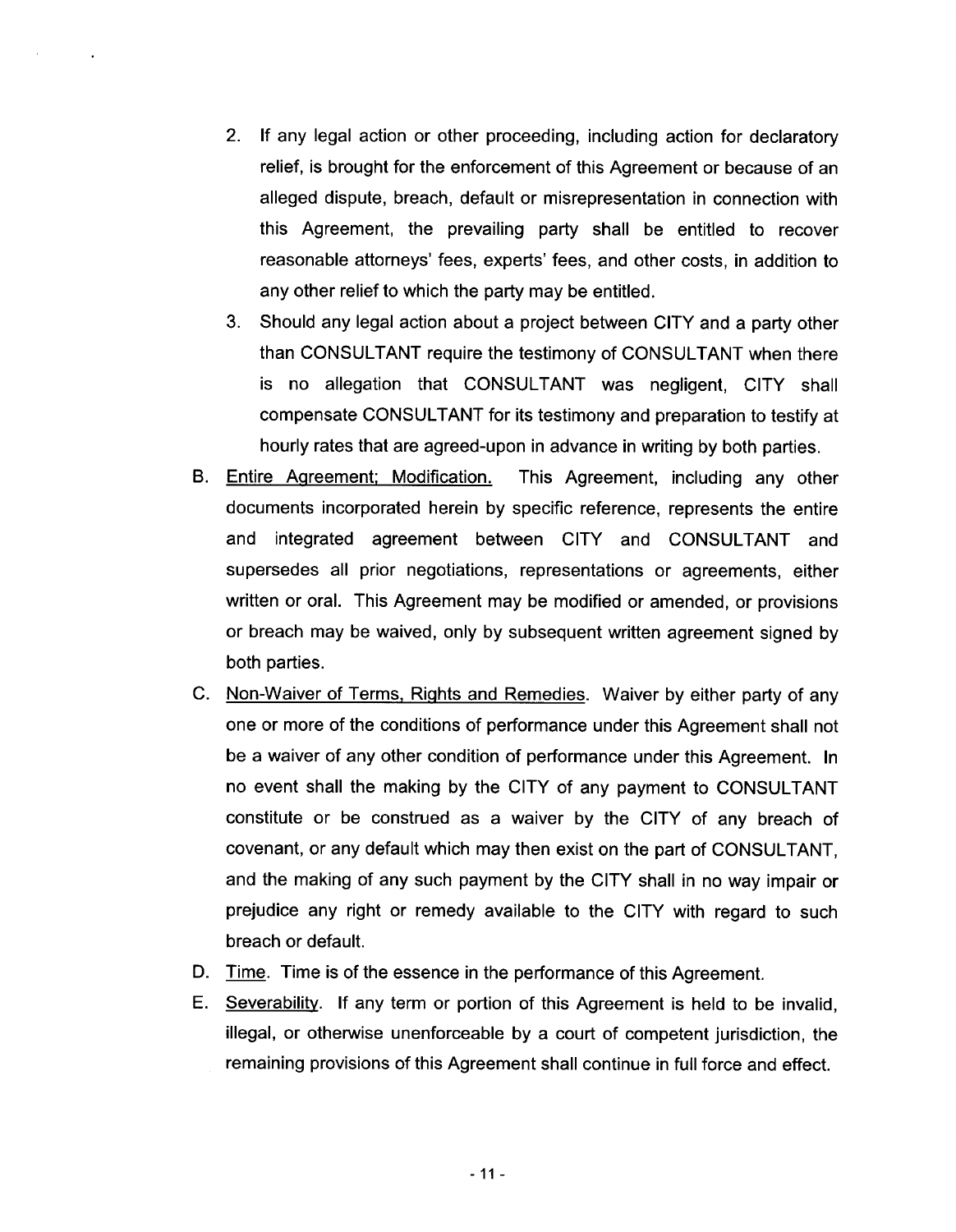#### F. Notices

 $\sim$ 

 $\sim$ 

Except as otherwise required by law, any notice, request, direction, demand, consent, waiver, approval or other communication required or permitted to be given hereunder shall not be effective unless it is given in writing and shall be delivered (a) in person or (b) by certified mail, postage prepaid, and addressed to the parties at the addresses stated below, or at such other address as either party may hereafter notify the other in writing as aforementioned:

| To CITY:       | City of Fairfield                  |
|----------------|------------------------------------|
|                | <b>Public Works Department</b>     |
|                | 1000 Webster Street                |
|                | Fairfield, CA 94533                |
| To CONSULTANT: | LCA Architects, Inc.               |
|                | Attn: Mark McTeer                  |
|                | 590 Ygnacio Valley Road, Suite 310 |
|                | Walnut Creek, CA 94596             |
|                |                                    |

A party may change its address by giving written notice to the other party. Thereafter, any notice or other communication shall be addressed and transmitted to the new address. If sent by mail, any notice, tender, demand, delivery or other communication shall be deemed effective three (3) business days after it has been deposited in the United States mail. For purposes of communicating these time frames, weekends and CITY holidays shall be excluded. No communication via facsimile or electronic mail shall be effective to give any such notice or other communication hereunder.

G. Counterparts. This Agreement may be executed in counterparts, each of which shall be considered an original.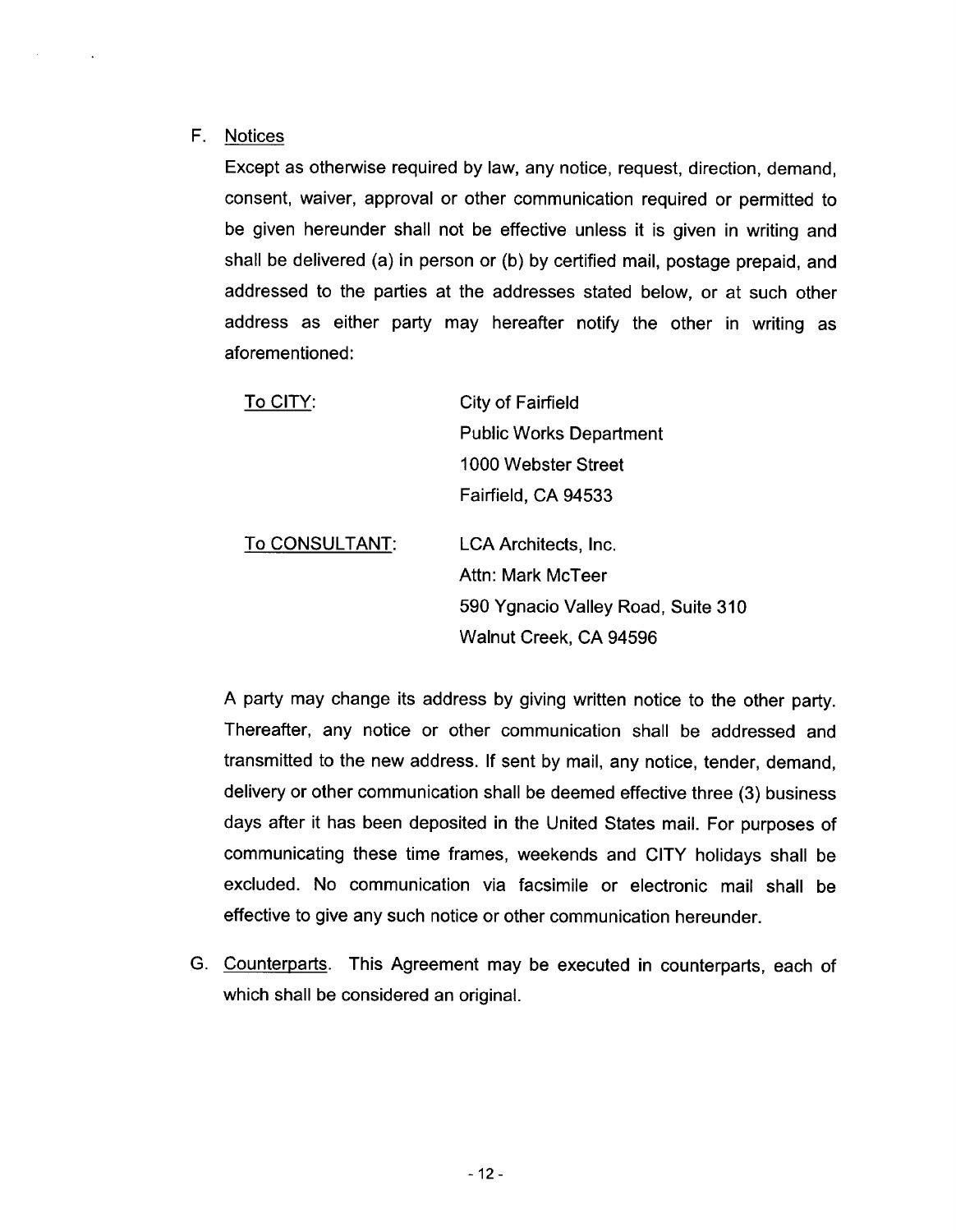IN WITNESS WHEREOF, the parties hereto have executed this Agreement as of  $\sqrt$  $04$  and  $23$  , 20 16.

 $\ddot{\phantom{0}}$ 

 $\sim$   $\sim$ 

CITY OF FAIRFIELD a municipal corporation (CITY)

 $DavidA. White$ 

City Manager

anager<br>**At 10** By LCA Architects, Inc.

590 Ygnacio Valley Road, Suite 310 Walnut Creek, CA 94596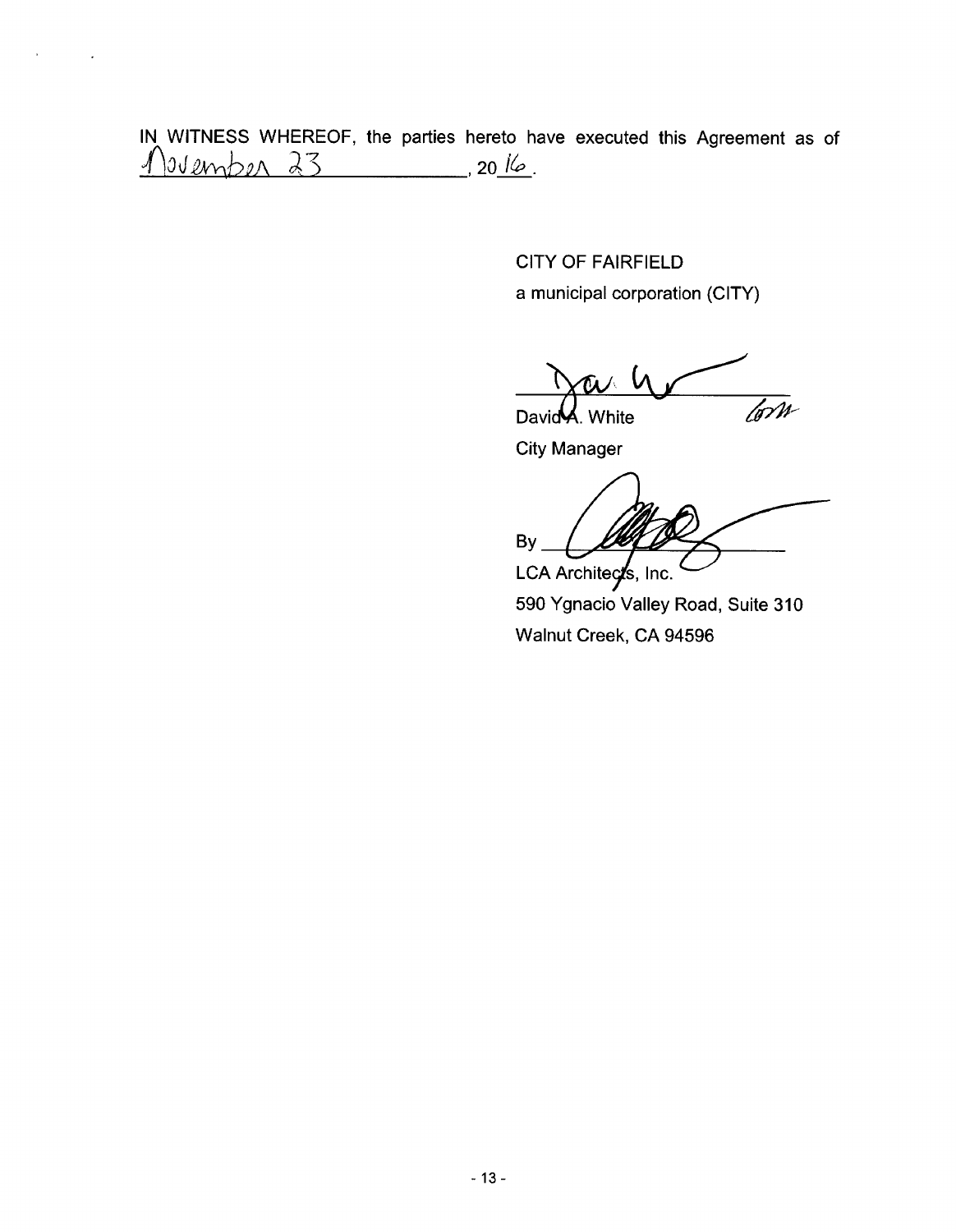# EXHIBIT "A" SCOPE OF WORK

 $\label{eq:2.1} \mathcal{L}(\mathcal{A}) = \mathcal{L}(\mathcal{A}) = \mathcal{L}(\mathcal{A}) = \mathcal{L}(\mathcal{A})$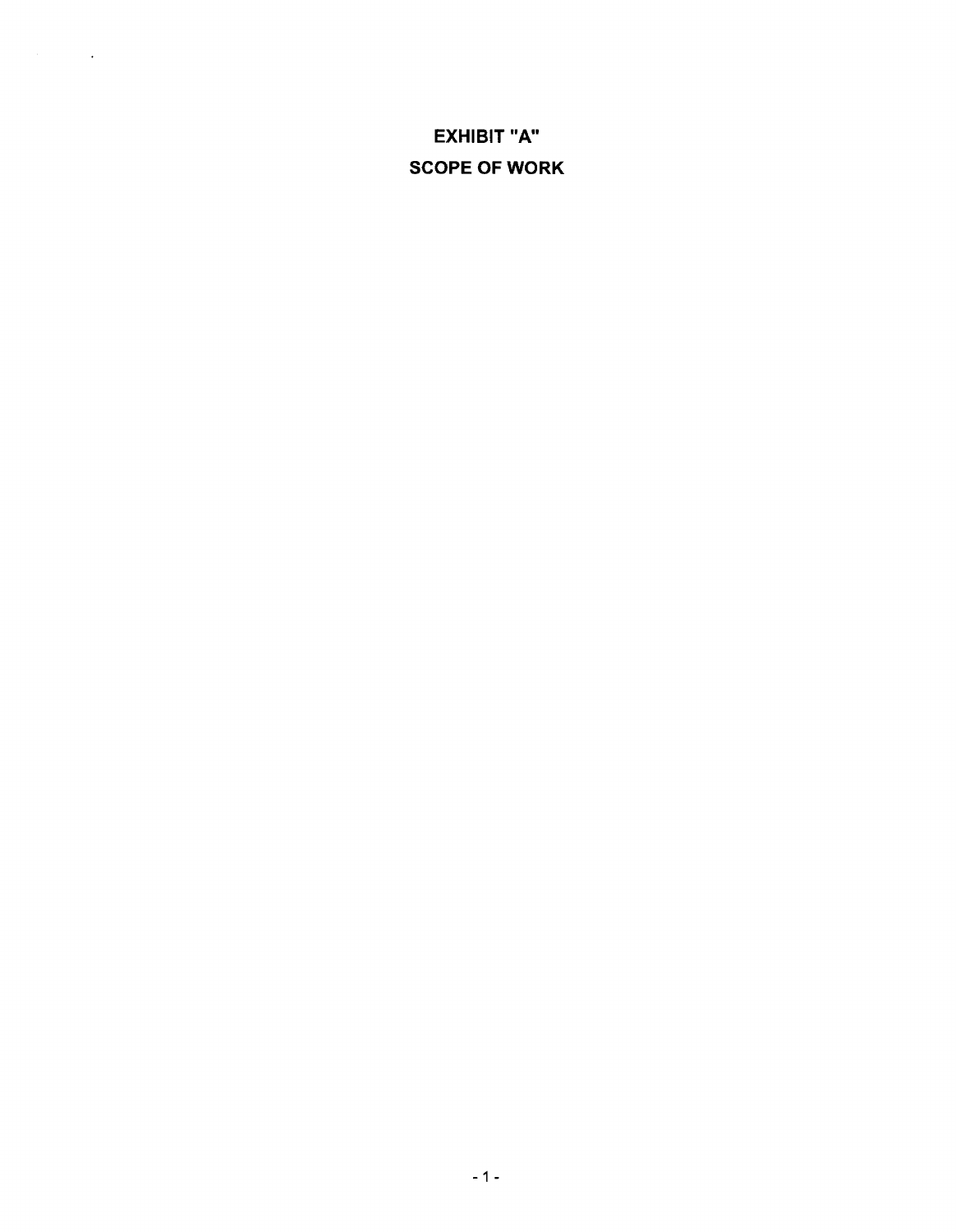

October 24, 2016

Ryan Panganiban, P.E., Senior Civil Engineer City of Fairfield Public Works  $-$  Engineering 1000 Webster Street, 3rd Floor Fairfield, CA 94533 O 1707.428. 7017

Sent via email: rpanganiban@fairfield.ca.gov

### Reference: Roof Replacement Fairfield Community Center 1000 Kentucky Street, Fairfield, California 94533 LCA #16092

#### Dear Ryan,

- 1. We are pleased to provide this professional design services proposal per Exhibit <sup>1</sup> for the above referenced project.
- 2. We understand the current budget for roofing replacement is \$308,500 based on a 2016 estimate.
- 3. Our understanding of the scope of work is based on the City of Fairfield Community Center Roof Report prepared by Joe Salazar, dated June 9, 2015 Exhibit 3)
- 4. In addition to Joe Salazar's recommendations, we also recommend the following be added to your scope:
	- A. Skylight replacement
	- B. Introducing sheet metal coping at the perimeter concrete parapets, primed and painted to match the adjacent concrete surfaces.
	- C. Power-washing of all exposed concrete parapet surfaces<br>D. Maintenance and protective metal canning added to the
	- Maintenance and protective metal capping added to the exposed wood trellis elements.
	- E. New roof drains.
	- F. Cleaning and video scoping of all drain lines.<br>G. Replacement of all substrates damaged by the
	- Replacement of all substrates damaged by the existing leaks.
- 5. Our services to meet your objectives are as follows: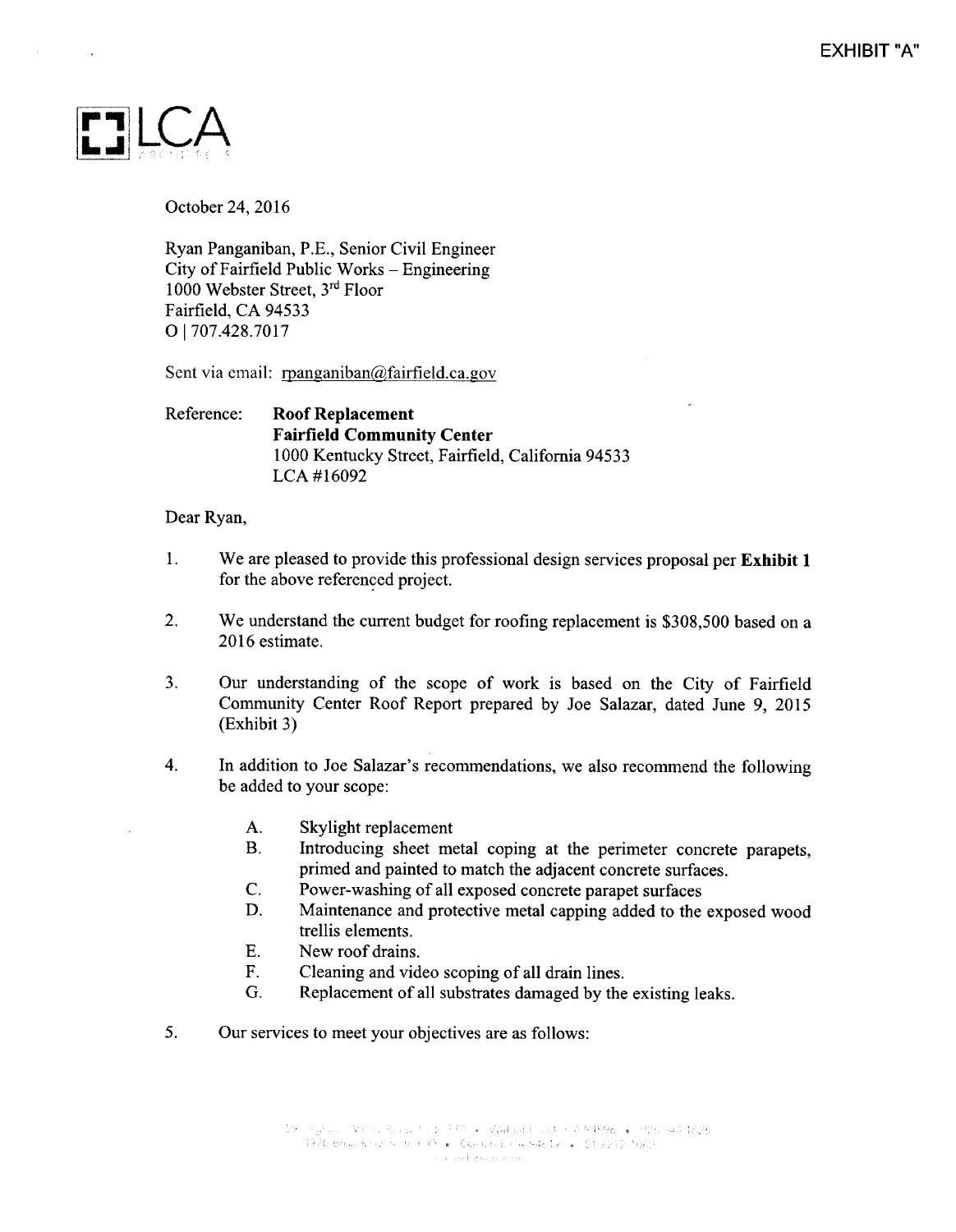Ryan Panganiban October 24, 2016 Page <sup>2</sup> of <sup>6</sup>

 $\ddot{\phantom{a}}$ 

#### A. Construction Documents

- 1. Prepare CAD base drawings from City-provided record drawings.
- 2. Prepare Drawings on LCA Architects Standard Titleblock:
	- a. Cover Sheet
	- b. Reference Site Plan
	- c. Roof Plan
	- d. Details
- 3. Prepare Specifications required for public bid. Coordinate with Citysupplied front end specifications and any City standard specifications affecting technical aspects of the project.
- 4. Provide progress set for City review at the following milestones:
	- a. 100% Design Development
	- b. 50% CD
	- c. 95% CD
- 5. Provide cost estimate for 95% CD milestone.
- 6. Provide completed Construction Documents.

### B. City Permit Process

1. City to process improvements with required agencies. Architect to provide City with required documentation and revisions to agency comments.

### C. Bidding

- 1. Attend Pre-Bid Meeting
- 2. City to prepare Bid Package; Architect to assist.
- 3. Respond to bidding requests for information.
- 4. Prepare Addenda as required.

#### D. Construction Administration

- 1. Review architectural shop drawings and submittals.
- 2. Respond to requests for information.
- 3. Construction Site Visits 2) Site Visits to observe the work. Attendance at weekly construction meetings is excluded.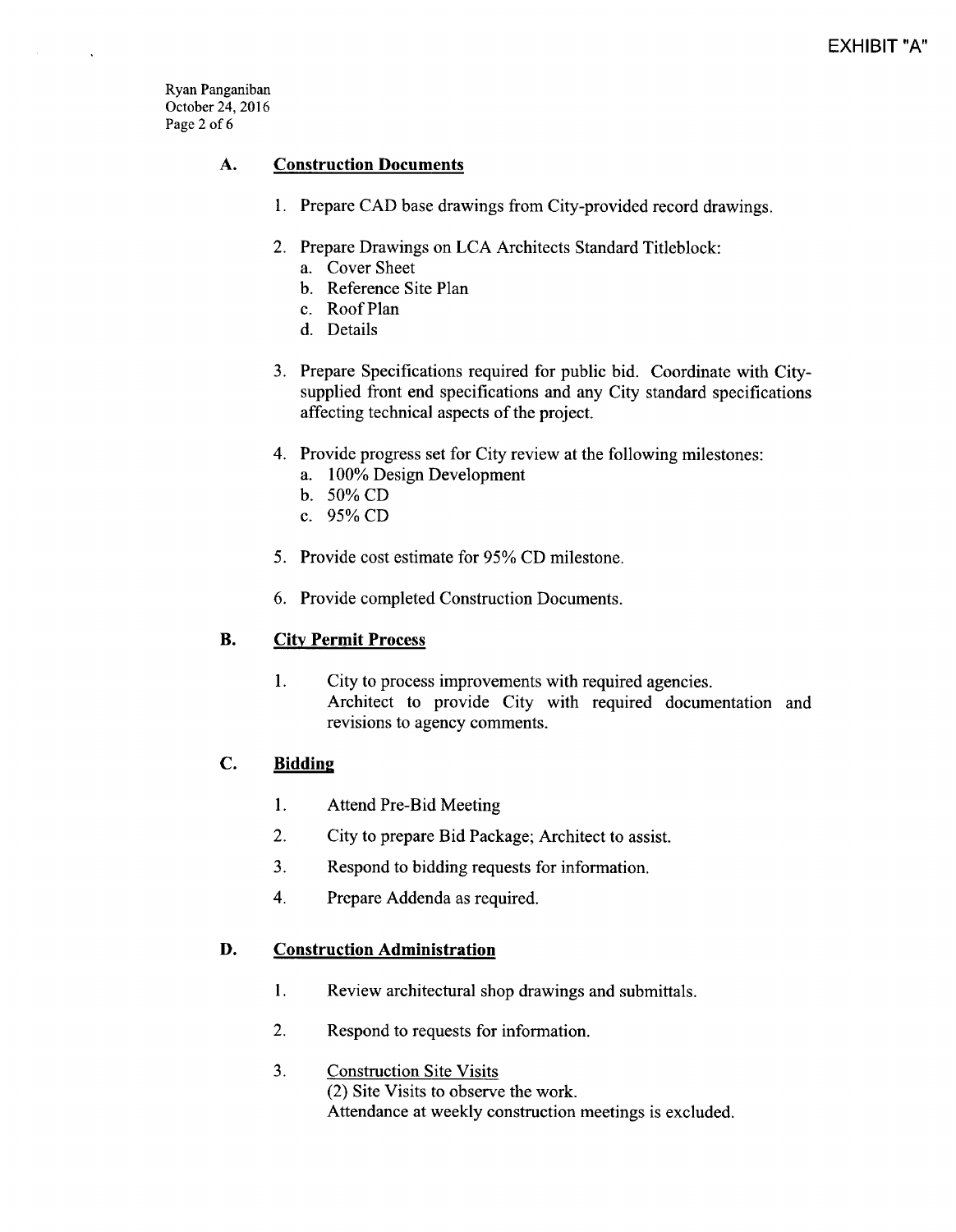Ryan Panganiban October 24, 2016 Page <sup>3</sup> of <sup>6</sup>

- 4. City to respond to Change Orders; Architect to provide limited review related to design intent.
- 5. Roofing Final Punch List

1) Site Visit and ( 1) Punch List will be provided when Contractor is substantially complete, whereupon it will be the responsibility of the Contractor to provide the Architect with photographic proof that all punch list items have been satisfactorily completed as determined by the Architect.

6. Conformed Documents & Record Drawings:

Specifications will dictate General Contractor to maintain up-todate construction drawings posted with all addenda, bulletins, RFI responses, etc. throughout project, and upon completion will be responsible to provide the City with conformed to construction asbuilt record drawings in CAD format at the end of the job. The Design Team will review the Contractor's record drawings for general responsiveness and completeness, but it will be Contractor's responsibility to prepare the record drawings per the recommendations of the Design Team and requirements of the City.

- 6. Services Not Included:
	- A. The following items listed below are Additional Services. If the City requests the Architect perform work as described per the items listed below, the Architect will provide the client with an additional service request for the City's approval prior to executing the work. Additional services will be billed per Exhibit 2.
		- a. Part 4.D.3: More than two (2) site visits to observe the work. Attendance of weekly construction meetings.
		- b. Part 4.D.5: More than (1) site visit to prepare Roofing Final Punch List.
	- B. The following services are not included in the Proposal. We can assist you in obtaining consultants and proposals in these areas as required, but we will not take responsibility for the timing or content of their work. We require that any consultants hired by you be "software compatible" with LCA Architects Inc. or we will add fees for delay and interface. Additional consultants retained by us at your request will be billed as additional services.
		- a. Geotechnical or corrosion engineering
		- b. Utility coordination,
		- c. HAZMAT coordination.
		- d. C3 storm water quality control design
		- e. Structural, mechanical, electrical or plumbing engineering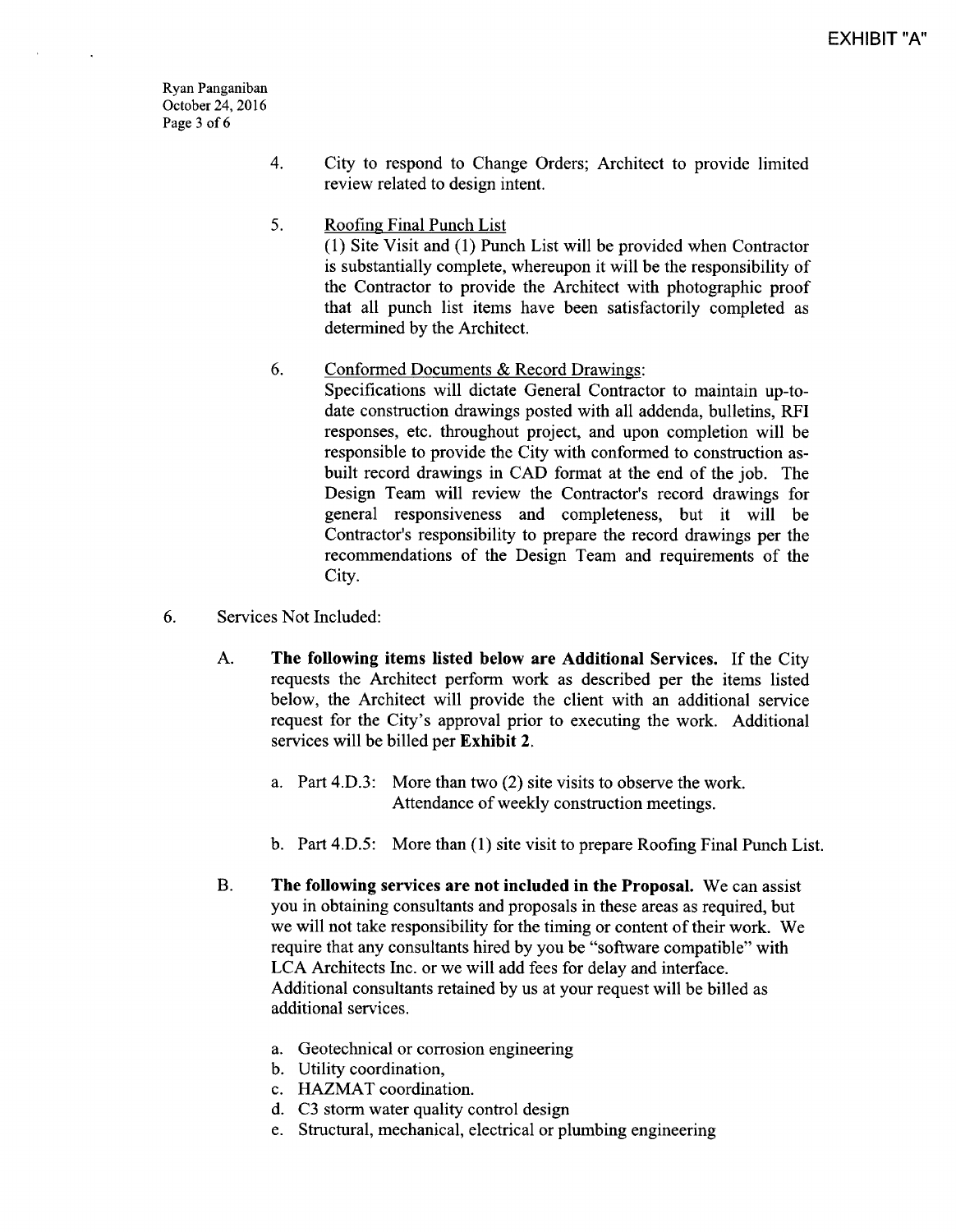Ryan Panganiban October 24, 2016 Page 4 of <sup>6</sup>

- f. Security systems
- g. Special acoustical design
- h. Fire protection engineering
- i. Fire sprinkler construction documents
- j. Building Information Modeling (BIM)
- k. Traffic studies
- 1. Retaining wall engineering
- m. Interior space planning
- n. Lighting or decorating
- o. Graphic designs or sign systems
- 7. Project Data:
	- a. Carl Campos ( CA License No. C 10482), David Bogstad ( CA License No. C21379), and Peter Stackpole (CA License No. C16939) are licensed by the California Architects Board as architects in the State of California and are employees of Loving Campos Associates Architects, Inc., dba LCA Architects Inc., a California Corporation.
	- b. Carl Campos will be the Principal-in-Charge.
	- c. Mark McTeer will be the Project Manager.

We look forward to being of service on this project.

Best regards,

 $Carl$   $E.$  Campos, CEO

LCA Architects Inc. Lic. No. C10482

CEC:mm/prpsl48

Attachments:

- Exhibit 1 Architectural Fee Schedule
- Exhibit 2— LCA Hourly Fee Schedule  $\bullet$
- Exhibit 3 Community Center Roof Report( The Garland Company)  $\bullet$

#### AGREED & ACCEPTED: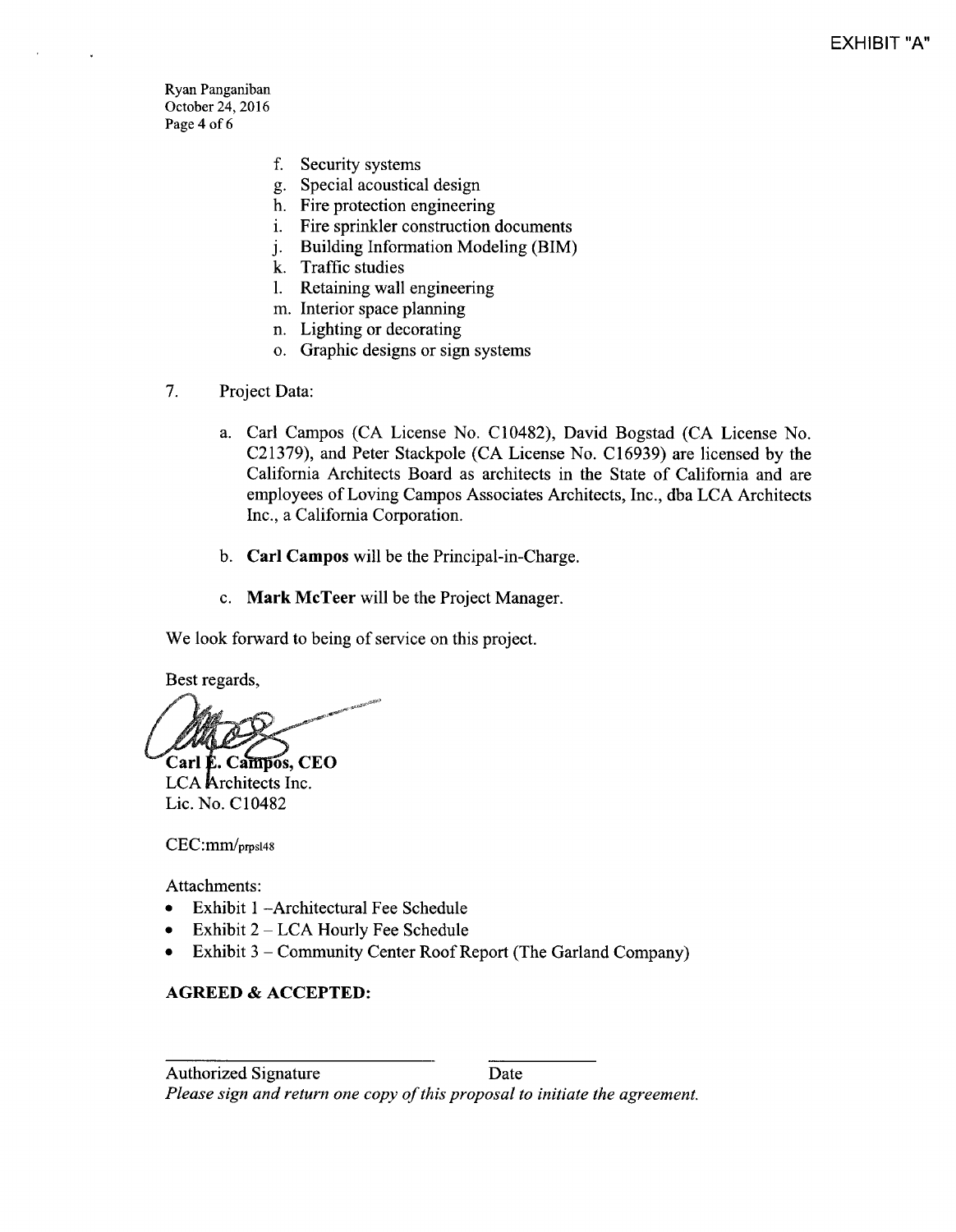Ryan Panganiban October 24, 2016 Page <sup>5</sup> of <sup>6</sup>

 $\ddot{\phantom{a}}$ 

#### EXHIBIT <sup>1</sup> ARCHITECTURAL FEE SCHEDULE

#### 1. PROJECT FEE SCHEDULE

|                                    | <b>Hours</b> | Rate        | Fee      |
|------------------------------------|--------------|-------------|----------|
| <b>Construction Documents</b>      | 120          | <b>S185</b> | \$22,200 |
| 95% CD Cost Estimate               |              |             | \$1,000  |
| <b>City Permit Process</b>         | 8            | \$185       | \$1,480  |
| <b>Bidding</b>                     | 8            | <b>S185</b> | \$1,480  |
| <b>Construction Administration</b> | 40           | \$185       | \$7,400  |
| <b>Total Architectural Fee</b>     | 176          | hours       | \$33,560 |

### 2. NOTES PERTAINING TO FEE SCHEDULE

- A. These fees will be billed in keeping with the progress of our work and are due and payable (with no retention) upon City's receipt of billing invoice from LCA Architects.
- B. This proposal is based on the project being completed in approximately <sup>12</sup> months from the date of this proposal.
- C. This fee quote is good for 60 days.
- D. Reimbursables: Defined per attached Exhibit 2. | BUDGET: \$2,000.00
- E. Additional Services: Services in addition to the basic scope of work shall be provided on an hourly basis or a mutually agreed upon fixed fee. The rates and multipliers for additional services shall be per the Hourly Fee Rate Schedule attached as Exhibit 2.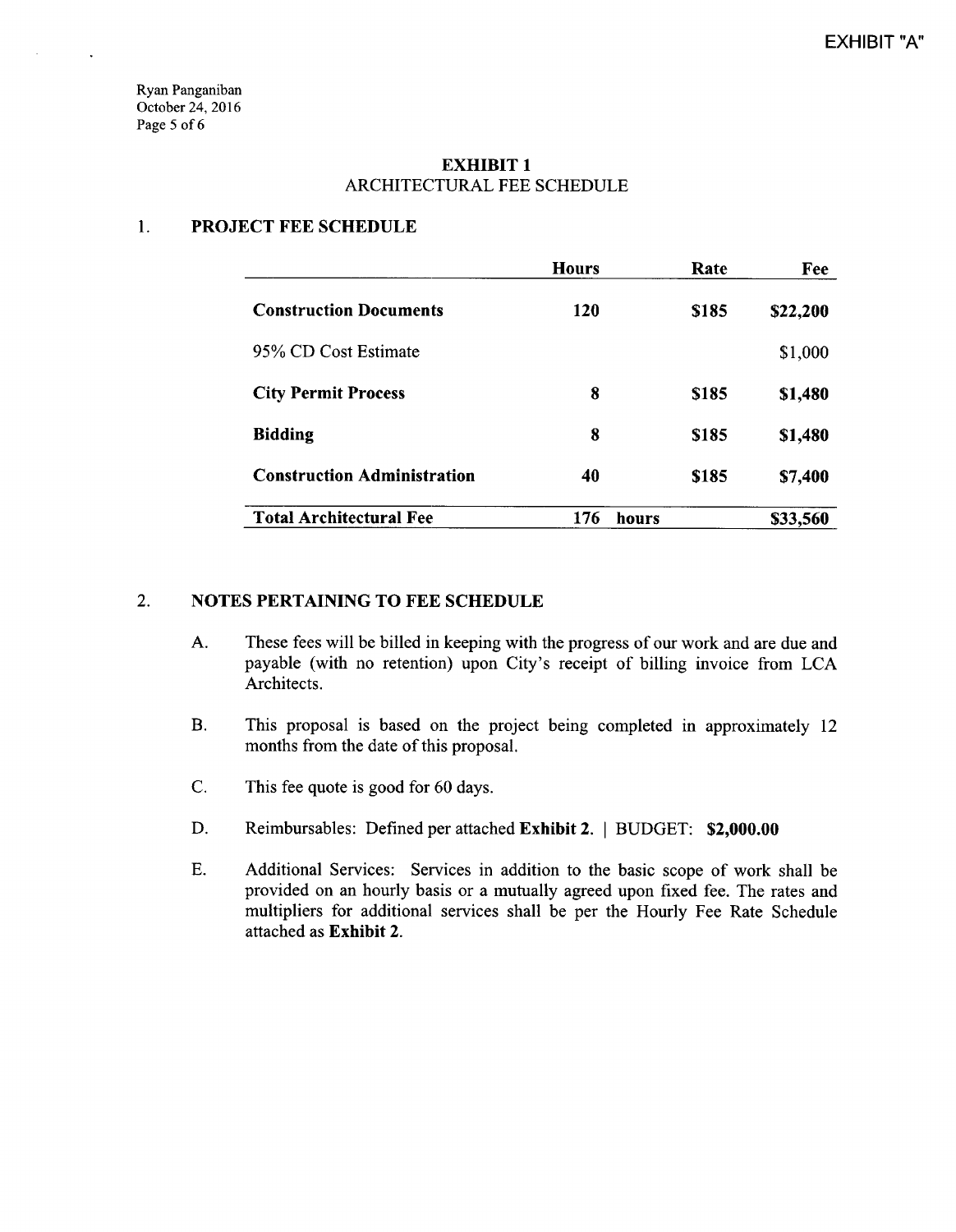# FEE RATE SCHEDULE

# **EXHIBIT "B"**

 $\sigma_{\rm{max}}=0.1$  .

 $-1 -$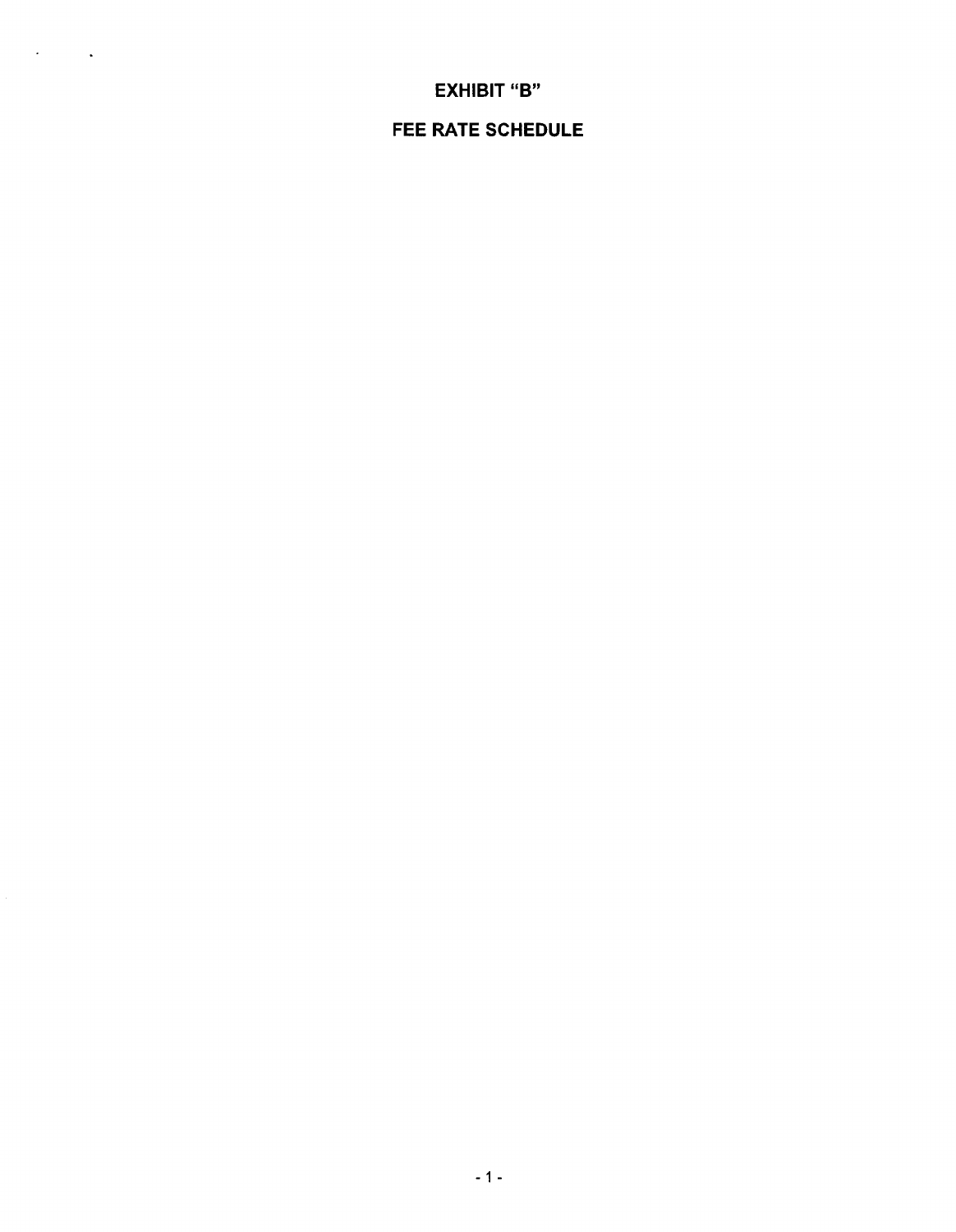Ryan Panganiban October 24, 2016 Page 6 of 6

#### EXHIBIT <sup>2</sup>

#### LCA ARCHITECTS, INC. 2016 THIRD QUARTER HOURLY FEE SCHEDULE\*

| <b>DESCRIPTION</b>                                                                                                                                                                                                         | <b>HOURLY RATE</b>     |
|----------------------------------------------------------------------------------------------------------------------------------------------------------------------------------------------------------------------------|------------------------|
| Principal                                                                                                                                                                                                                  | \$215.00               |
| Associate                                                                                                                                                                                                                  | \$190.00 to \$215.00   |
| <b>Project Manager</b>                                                                                                                                                                                                     | \$195.00               |
| <b>Project Architect</b>                                                                                                                                                                                                   | \$135.00 to \$185.00   |
| <b>Quality Control Manager</b>                                                                                                                                                                                             | \$195.00               |
| Specifications Writer                                                                                                                                                                                                      | \$195.00               |
| Job Captain                                                                                                                                                                                                                | \$115.00 to \$130.00   |
| Designer                                                                                                                                                                                                                   | \$95.00 to \$175.00    |
| <b>CAD Tech</b>                                                                                                                                                                                                            | \$95.00 to \$140.00    |
| <b>Project Coordinator</b>                                                                                                                                                                                                 | \$95.00 to \$135.00    |
| <b>Administration/Research/Presentations</b>                                                                                                                                                                               | \$90.00 to \$125.00    |
| Clerical                                                                                                                                                                                                                   | \$105.00               |
| Architectural Animation - Preparation of<br>computer generated views, renderings and<br>simulations of architectural interiors and<br>exteriors. Preparation of video "fly-by's,"<br>walkthrough's, and other simulations. | \$170.00/hr.           |
| <b>Expert Witness - Review of documents,</b><br>meetings, site visits, telephone conferences,<br>administration of the documents and materials,<br>research, deposition, testimony, court<br>appearances, and travel time. | \$500.00/hr.           |
| Perspective Sketches and Renderings, Visual<br><b>Simulations</b>                                                                                                                                                          | On a Per Drawing Basis |
| Mileage (outside of the Walnut Creek area)<br>**as adjusted by IRS guidelines                                                                                                                                              | 0.65.5/mile**          |
|                                                                                                                                                                                                                            |                        |

Copies, prints, CADD plots, photography, preparing and compiling pdf. sets, scanning, colored print mounting, long distance phone calls, FAX transmissions, postage, express mail, and travel outside the Walnut Creek area will be billed on a reimbursable basis: at cost plus 15%.

Overtime - If overtime is required by staff, to meet a customer's timing request, additional hourly fee charges may apply. California employment law will apply.

Effective 06/01/2016. Subject to change quarterly.